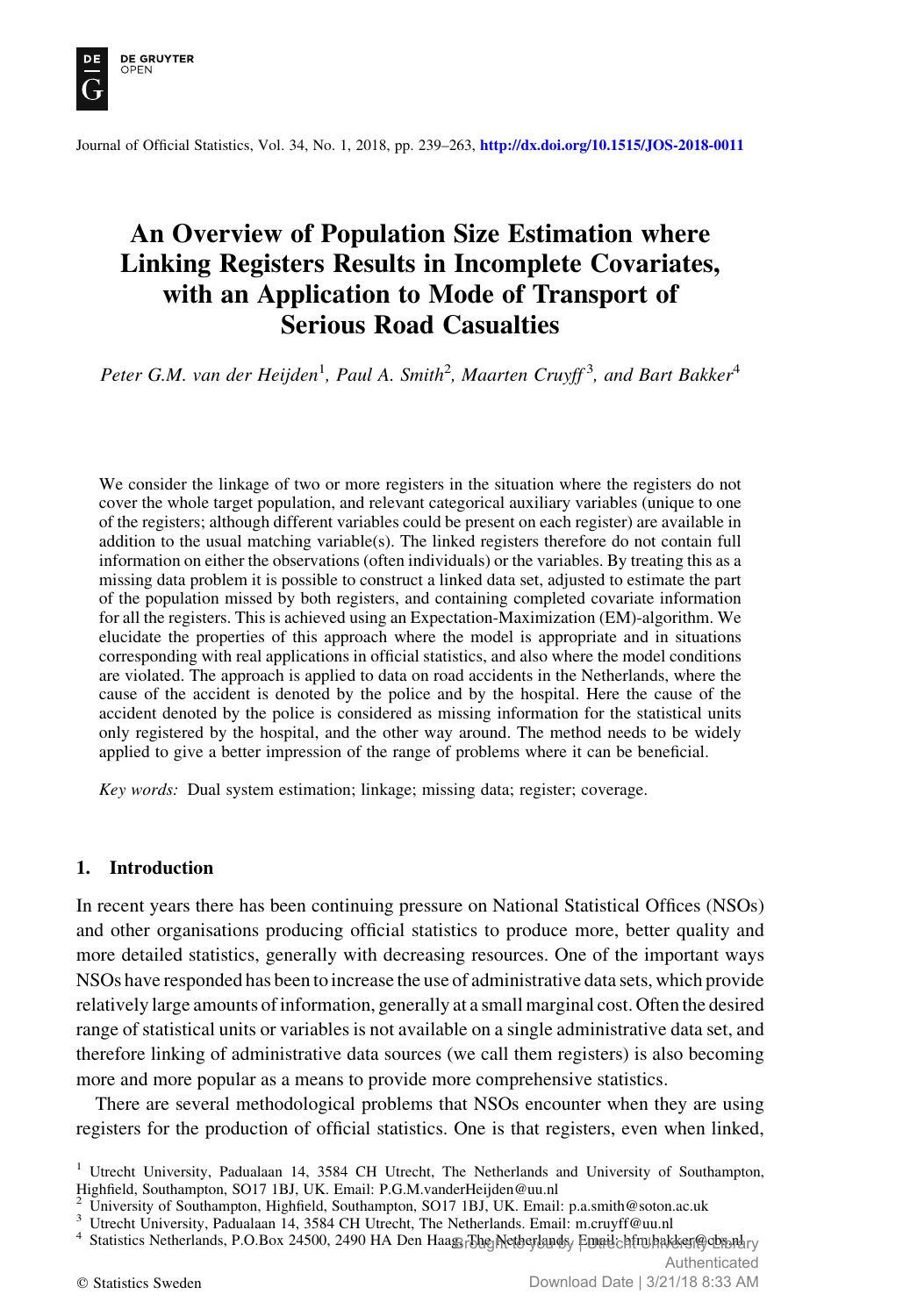under-cover the population of interest. A second problem is that missing values will be generated if two or more registers are linked. The values of variables that are only available in a subset of the registers are not known for the records that are not present in this subset. In this article, we present a framework for solving both undercoverage and these missing values in one procedure. We do not consider other methodological problems such as overcoverage and item missingness in single registers, although we return to them in the discussion. Figure 1 is a graphical representation of the linkage of two registers. The representation shows the linked data with observations (often individuals) in the rows and variables in the columns. The data for variables available only in register A are on the left and denoted by  $a$ , the data for variables only in register  $B$  are on the right and denoted by  $b$ , and in the middle are the data for variables that register  $A$  and  $B$  have in common, denoted by *ab*. Typically the variables in *ab* include the variables used for linking the registers.

As Figure 1 illustrates, each register has some unique variables. In  $a$  we find data for the covariates in register A that are not in register B. It follows that for the individuals in register B that are not in register A these covariates are missing. This is represented by the grey bitmap block at the bottom left in the representation in Figure 1. Similarly, individuals that are in register A but *not* in register B have missing values on the variables that are unique for register  $B$ , and this is represented by the grey bitmap block top right in Figure 1. In this article we consider the presence of the two grey bitmap blocks as a missing data problem that we solve by estimating the missing data. (It is evident that estimating missing covariate values only makes sense for covariates that pertain to all registers involved. An example where estimation of missing covariate values does not make sense: consider a population register coupled with a hospital register, then the



Fig. 1. Graphical representation of two linked registers, see text for details. Brought to you by | Utrecht University Library Authenticated Download Date | 3/21/18 8:33 AM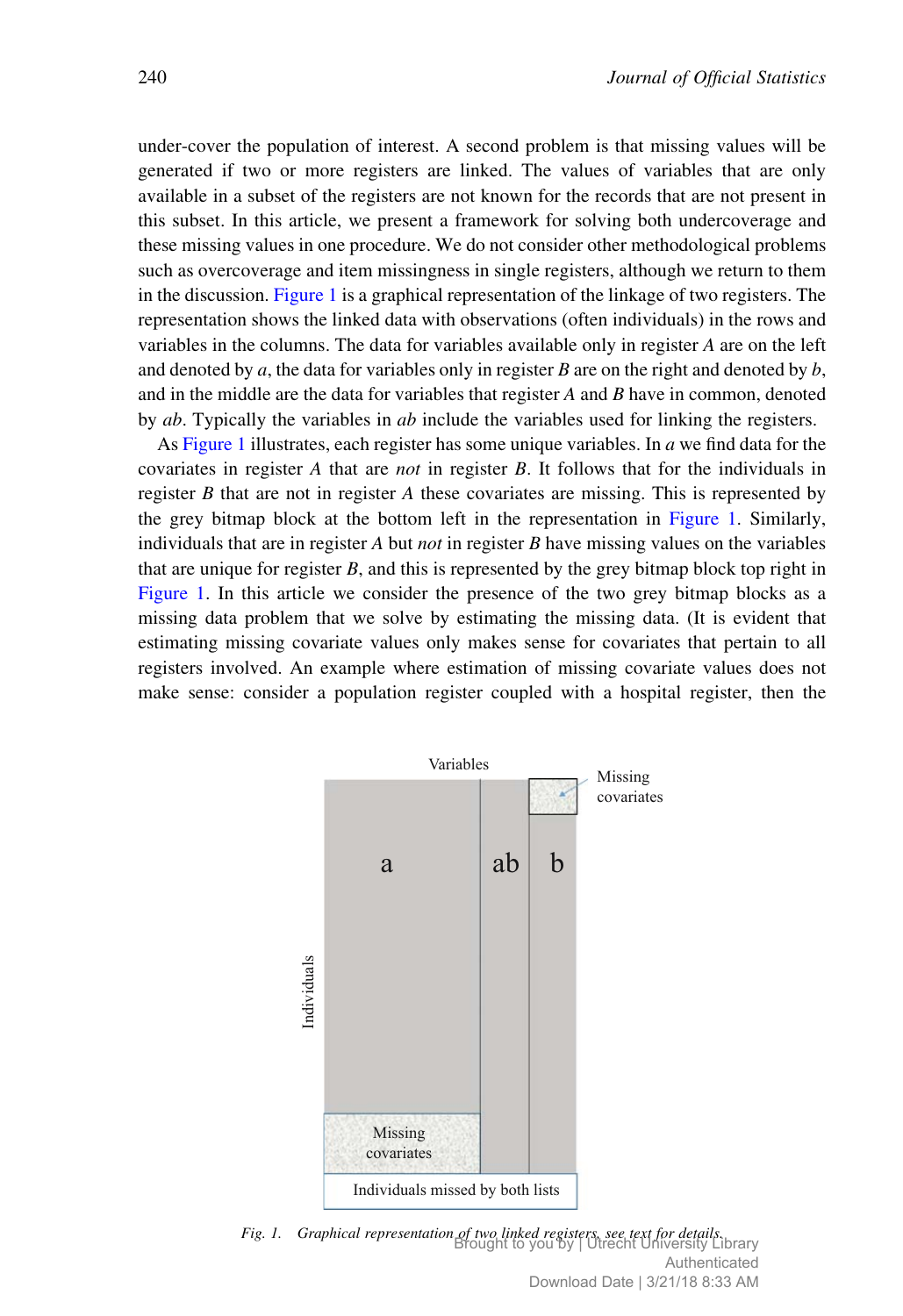hospital register covariate "type of medical problem" should not be estimated for all individuals in the population register who do not appear in the hospital register, as it is likely that they do not have a medical problem at all.)

In addition, the linked registers may not cover the population perfectly, and two-source estimation may be applied to estimate that part of the population missed by both registers. This is depicted by the white area at the bottom of Figure 1. Notice that the aim is here not only to estimate the number of missing individuals but also their covariate data. Also notice that, in common with the basic population size estimation problem using two registers, individuals can be observed in three ways: individuals only in register A (on top), individuals in both register  $A$  and  $B$  (in the middle), and individuals only in register  $B$  (at the bottom). We note that when there are two registers, two-source estimation assumes independence conditional on covariates. Heterogeneity of inclusion probabilities can lead to marginal dependence between the registers. When this heterogeneity is caused by observed covariates, using these covariates in the model can compensate for this dependence. However, there may be dependence that is not caused by observed covariates and one way to handle this true dependence is by inclusion of a third register (compare the International Working Group for Disease Monitoring and Forcasting 1995) or by using latent variable models (compare Darroch et al. 1993; Fienberg et al. 1999). We will show that the approach we adopt can also be elaborated for more than two registers.

Thus there is a missing data problem in the covariates and a population size estimation problem, and both problems are handled simultaneously. In earlier work, Zwane and Van der Heijden (2007) and Van der Heijden et al. (2012) studied the situation where the missing variables are categorical and Zwane and Van der Heijden (2008) where they are continuous. In this article we review the case of categorical variables only, where the problem will be solved by applying the Expectation-Maximization (EM)-algorithm to estimate the missing observations in the context of population size estimation. We will in particular investigate the properties of the chosen solution as well as applying it within simulation studies.

Secondly, we will discuss an application where a single concept is measured by one variable in A and another in B, but where the validity of the variable in A is considered to be better than the validity of the variable in B. Notice that the concept is not represented by a single variable in part  $ab$  in Figure 1, but by a variable in part A and a different variable in part  $B$  and in this case the variable is clearly relevant in both (all) registers. Now the focus is on the estimation of the missing data of the grey bitmap part at the bottom left of the representation in Figure 1.

A good overview of two-source and multiple-source estimation where registers are linked is Bishop et al. (1975, Ch. 6). Important work in official statistics includes Wolter (1986), Bell (1993) and Griffin (2014) for the US Census, and by Brown et al. (1999), Brown et al. (2006) and Brown et al. (2011) for the UK. In epidemiology important reviews are by the International Working group for Disease Monitoring and Forecasting (1995) and Chao et al. (2001). For a Bayesian perspective, see Madigan and York (1997).

In this article the covariates in a population size estimation model play an important role. Earlier work in this area is from Bishop et al. (1975, Ch. 6), Alho (1990), Huggins (1989), Baker (1990), Tilling and Sterne (1999), and Zwane and Van der Heijden (2005); for a review see Pollock (2002). Bishop et al.<sub>B</sub>(1975) discuss the use of crategorical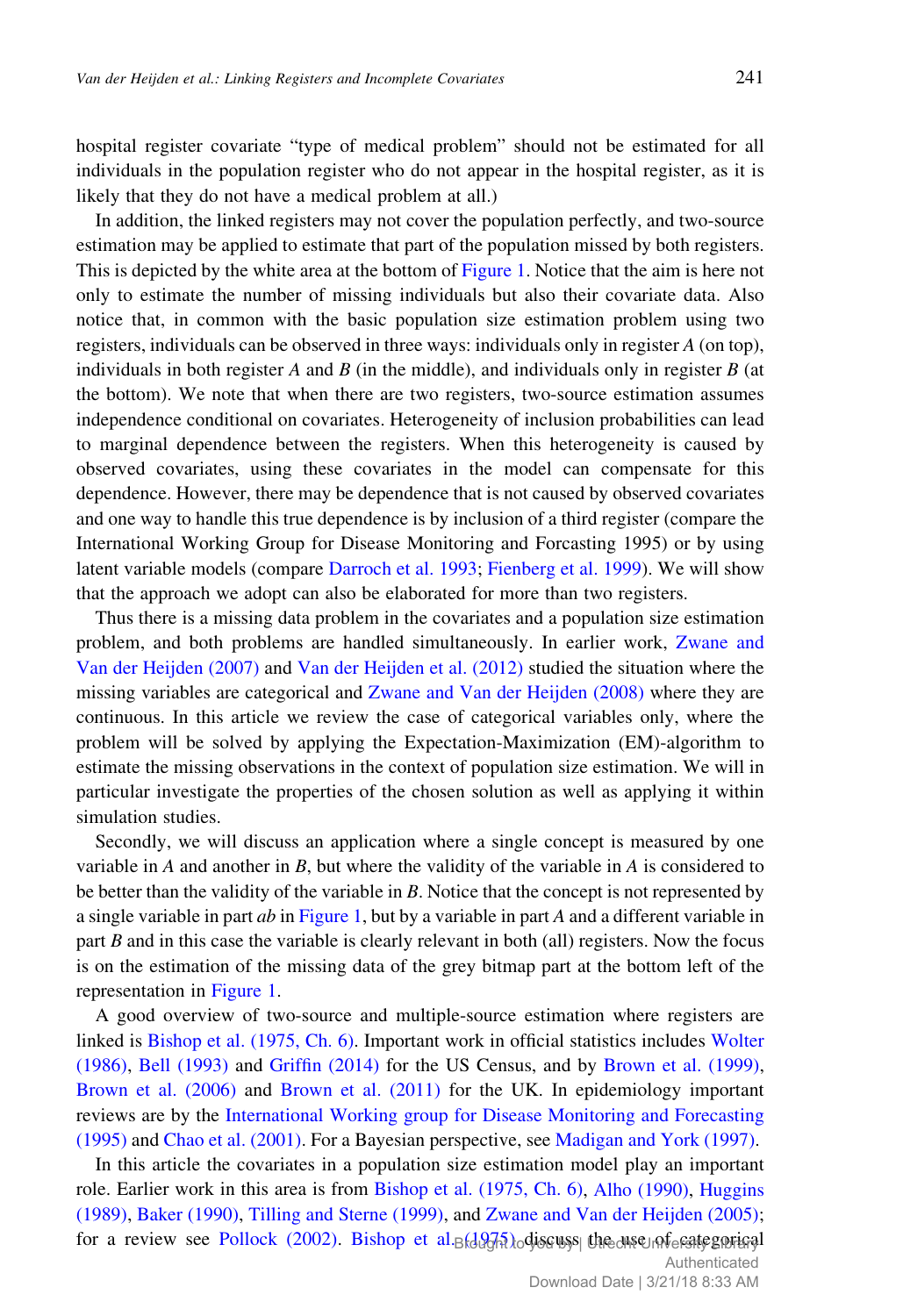covariates, and Alho (1990) and Zwane and Van der Heijden (2005) discuss how inclusion probabilities may be functions of continuous auxiliary information, where Alho (1990) predicts the inclusion probabilities using logistic regressions for two registers and Zwane and Van der Heijden (2005) generalize this to more than two registers. These papers do not discuss the problem of partly missing covariates.

The problem of partly missing covariates which we discuss here arises because the registers available describe different parts of populations, for example, the registers cover different but overlapping regions in a country, or cover different but overlapping periods in time. Zwane et al. (2004) and Sutherland et al. (2007) also approach this problem as a missing data problem, where, for the region example, the regional parts of a register that are missed by design are estimated using the EM-algorithm. Here the dependence structure between the registers in those regions that are observed by more than one register is projected onto those regions where one or more registers are missing. Zwane et al. (2004) and Sutherland et al. (2007) illustrate this for an example of six registers on spina bifida that are operative in different but overlapping time periods, where they fit log-linear models in the M-Step, and Pelle et al. (2016) fit multidimensional Rasch models to these data.

In the following we will first present the theory and properties of our approach, including the extension to more than two registers. This is followed by simulation studies showing the circumstances under which our approach is better than ignoring the additional variables. We end with an application to the estimation of the number of serious casualties from traffic accidents in the Netherlands measured by the police and by hospitals.

#### 2. Population Size Estimation in the Presence of Missing Covariates: Theory

The basic idea of the methodology that we review can easily be explained by an example taken from Van der Heijden et al. (2012) and Gerritse et al. (2015b), involving the estimation of the population size of people with Afghan, Iranian, or Iraqi nationality (hereafter "AII") in the Netherlands, see Panel 1 in Table 1. Register A is a population register in the Netherlands and register  $B$  is a police register. From the population register A the variable Marital status is used, and denoted by  $X_1$ , with  $X_1 = 1$  referring to married or living together and  $X_1 = 0$  referring to unmarried, divorced, or widowed. From the police register B the variable "Police region where apprehended" is used, and denoted by  $X_2$ , with  $X_2 = 1$  referring to one of the five biggest cities of the Netherlands and  $X_2 = 0$ referring to the rest of the country. Notice that Marital status is not available in register  $B$ and "Police region where apprehended" is not available in register A. Clearly Marital status is a relevant variable for people in the police register; "Police region where apprehended" is not so obviously relevant for the population register, since most people will not have been apprehended. However, we can consider it as an approximation to usual residence, and therefore it is a relevant variable (though imperfectly measured in this source). If we compare the variables in Table 1 to Figure 1, we see that  $X_1$  in Table 1 is a variable in region A in Figure 1, and  $X_2$  in Table 1 is a variable in region B in Figure 1. In Table 1 A and B are variables denoting presence in registers  $A$  and  $B$  respectively, with categories  $0 =$  no and  $1 =$  yes; the variables A and B in Table 1 are dichotomous variables in Figure 1 in the areas  $A$  and  $B$ . Brought to you by | Utrecht University Library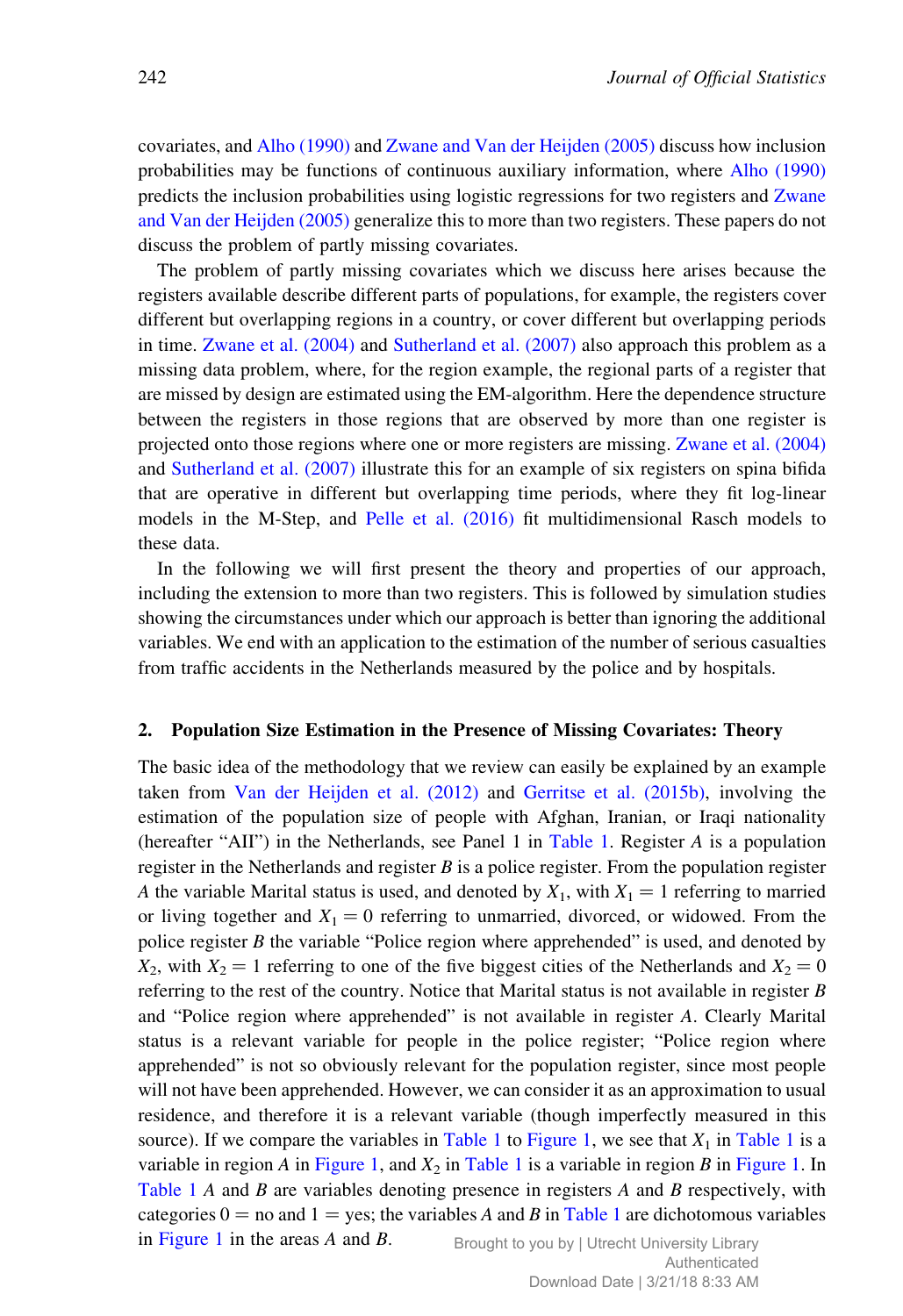|       | Panel 1: Observed counts of AII individuals         |       |                     |                     |               |
|-------|-----------------------------------------------------|-------|---------------------|---------------------|---------------|
|       |                                                     |       | $B=1$               |                     | $B=0$         |
|       |                                                     |       | $X_2 = 0$ $X_2 = 1$ |                     | $X_2$ missing |
| $A=1$ | $X_1 = 0$                                           | 259   | 539                 |                     | 13,898        |
|       | $X_1 = 1$                                           | 110   | 177                 |                     | 12,356        |
| $A=0$ | $X_1$ missing                                       | 91    | 164                 |                     |               |
|       | Panel 2: Fitted values under $[AX_2][X_1X_2][BX_1]$ |       |                     |                     |               |
|       |                                                     |       | $B=1$               | $B=0$               |               |
|       |                                                     |       | $X_2 = 0$ $X_2 = 1$ | $X_2 = 0$ $X_2 = 1$ |               |
| $A=1$ | $X_1 = 0$                                           | 259.0 | 539.0               | 4,510.8             | 9,387.2       |
|       | $X_1 = 1$                                           | 110.0 | 177.0               | 4,735.8             | 7,620.3       |
| $A=0$ | $X_1 = 0$                                           | 63.9  | 123.5               | 1,112.4             | 2,150.2       |
|       | $X_1 = 1$                                           | 27.1  | 40.5                | 1,167.9             | 1,745.4       |

Table 1. Covariate  $X_1$  (Marital status) is only observed in population register A and  $X_2$  (Police region where apprehended) is only observed in police register B.

The eight counts in Panel 1 of Table 1 correspond to Figure 1 as follows: four counts for AII individuals that are in both register A and register B, which cross–classify individuals using the variables  $X_1$  and  $X_2$ ; two counts for AII individuals that are only in register A, which categorize them using variable  $X_1$  only, as variable  $X_2$  is missing for the individuals in register A; and two counts for AII individuals that are only in register B, which categorize them using variable  $X_2$  only, as variable  $X_1$  is missing for the individuals in register B.

In Panel 2 of Table 1 the counts 13,898 and 12,356, and the counts 91 and 164, are distributed over the levels of the missing variables. For example, 13,898 is distributed over the levels of  $X_2$  into 4,510.8 and 9,387.2, and the ratio of these two counts is equal to the ratio of the observed counts 259 and 539. Similarly, 91 is split up into 63.9 and 27.1, and the ratio of these two counts is equal to the ratio of the observed counts 259 and 110. As a result, in Panel 2 the odds ratio for the counts 259, 539, 110, and 177 is projected to the four cells on the right and the four cells at the bottom. The theoretical motivation of this projection is given by a Missing At Random (MAR) assumption, and the estimates are found using the EM-algorithm (Zwane and Van der Heijden 2007). The EM-algorithm is an iterative procedure where each iteration has an expectation (E) and a maximization (M) step. In the E-step the expectations of the missing values are found given the observed values and the fitted values under a model, here some log-linear model. The E-step yields completed data. Then, in the M-step, the log-linear model is fitted to the completed data and this updates the fitted values that are used in the next E-step. This proceeds until convergence. The algorithm has linear convergence, which may make the algorithm very slow. Yet the likelihood increases in each step and therefore convergence is guaranteed. We illustrate the EM-algorithm for the maximal model in the next section, but first we elaborate some theoretical properties of this approach.

In the lower right corner of Panel 2 of Table 1 the missing part of the population is estimated (compare the white area in Figure 1) This estimate is a by-product of the stimate is a by-product of the stimate  $\frac{1}{B}$  and  $\frac{1}{B}$  and  $\frac{1}{B}$  and  $\frac{1}{B}$  and  $\frac{1}{B}$  and  $\frac{1}{B}$  and  $\frac{1}{B}$  and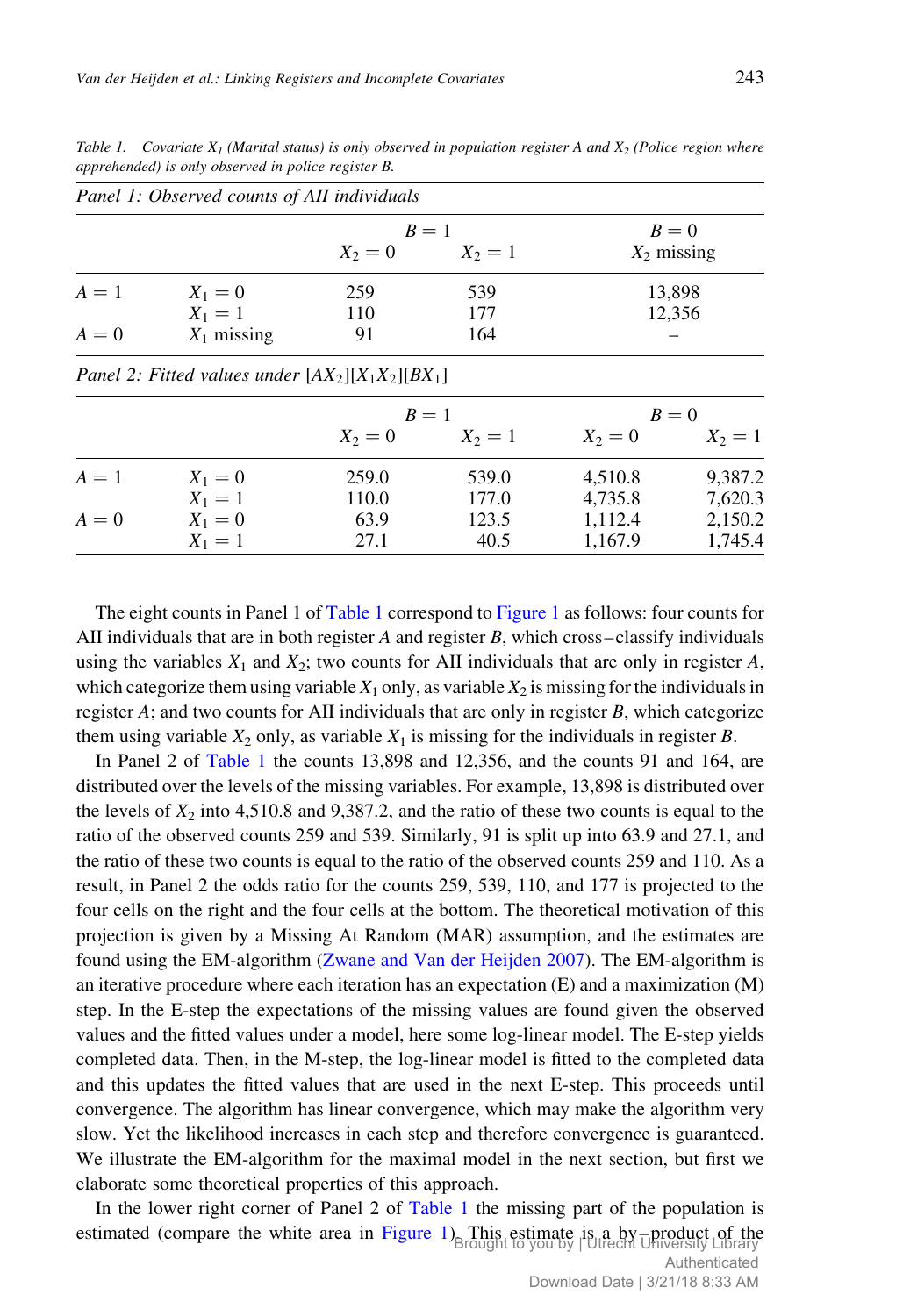estimation using the EM-algorithm. For example, the missed count for  $X_1 = 0$  and  $X_2 = 0$ is 1,112.4, and this value is found by assuming independence between A and B given  $X_1$ and  $X_2$ , so that  $4,510.8 \times 63.9 / 259 = 1,112.4$ . This last step is made under the usual assumptions in population size estimation using two registers taking into account the covariates, that is, (i) perfect linkage, (ii) independence between  $A$  and  $B$  conditional on  $X_1$  and  $X_2$ , (iii) for each of the four subpopulations the population is closed, and (iv) homogeneity of inclusion probabilities for A or B, conditional on  $X_1$  and  $X_2$ . The use of the word "or" in assumption (iv) may come as a surprise as in many papers homogeneity is formulated as an assumption that should hold for both  $A$  and  $B$ . However, if it holds for only one of the registers, this is sufficient, see Chao et al. (2001) and Van der Heijden et al. (2012).

#### 2.1. Maximal Models

The most complicated model that can be fitted is

$$
log \pi_{ijkl} = \lambda + \lambda_i^A + \lambda_j^B + \lambda_k^{X_1} + \lambda_l^{X_2} + \lambda_{il}^{AX_2} + \lambda_{jk}^{BX_1} + \lambda_{kl}^{X_1X_2},
$$
 (1)

with identifying restrictions that the parameters  $\lambda$ ,  $\lambda_1^A$ ,  $\lambda_1^B$ ,  $\lambda_1^{X_1}$ ,  $\lambda_1^{X_2}$ ,  $\lambda_{11}^{AX_1}$ ,  $\lambda_{11}^{X_1X_2}$  and  $\lambda_{11}^{AX_2}$  are free, and the other parameters are restricted to be zero. The two-factor interactions are closely related to odds ratios; for example,  $exp(\lambda_{11}^{X_1X_2})$  is the conditional odds ratio between  $X_1$  and  $X_2$ . Another way to denote log-linear models is to use the highest fitted interactions to codify the model, the highest interactions implying the inclusion in the model of all lower order effects; for this model this corresponds to the notation  $[AX_2][X_1X_2][BX_1]$ . Model  $[AX_2][X_1X_2][BX_1]$  has eight free parameters, namely an intercept, four main effects, and three interactions. This number of parameters corresponds to the number of counts in Panel 1 of Table 1, that is also eight. Notice that the term  $AX_1$  is not included in the model, because when  $A = 0, X_1$  is missing and unknown. Therefore only three counts are available for the term  $AX_1$ . On the other hand, for the term  $AX_2$  four counts are available, namely  $(259 + 110)$ ,  $(539 + 177)$ , 91 and 164, so this term is included in the model (and similarly for  $BX_1$ ). A maximal model is also a saturated model in the sense that the fitted counts for a maximal model are equal to the observed counts. (Notice that violations of this model, such as dependence between A and B conditional on the covariates, cannot be tested. We come back to this issue in Section 3, where we investigate sensitivity to such model violations.)

The fitted values for this model are obtained with the EM-algorithm. The algorithm starts with the initial estimates  $\hat{n}_{10(lk)}^{(0)}$  and  $\hat{n}_{01(lk)}^{(0)}$ , that are found by evenly distributing the observed frequencies  $n_{10(l+)}$  and  $n_{01(k)}$  over the corresponding cells. In the first M-step, the log-linear model  $[AX_2][X_1X_2][BX_1]$  is fitted to the completed data, with the cells corresponding to  $(i, j) = (0, 0)$  specified as structural zeros. This yields the estimates  $\hat{\pi}_{ij(lk)}^{(1)}$ , which are then used in the first E-step

$$
\hat{n}_{10(lk)}^{(1)} = \frac{\hat{\pi}_{10(lk)}^{(1)}}{\hat{\pi}_{10(l+1)}^{(1)}} n_{10(l+1)}, \quad \hat{n}_{01(lk)}^{(1)} = \frac{\hat{\pi}_{01(lk)}^{(1)}}{\hat{\pi}_{01(l+k)}^{(1)}} n_{01(l+k)}, \tag{2}
$$

to compute the updates  $\hat{n}_{10(lk)}^{(1)}$  and  $\hat{n}_{01(lk)}^{(1)}$ . These estimates are then used in the second M-step to find the updates  $\hat{\pi}^{(2)}_{ij(lk)}$ , and so on until convergence is reached at iteration t.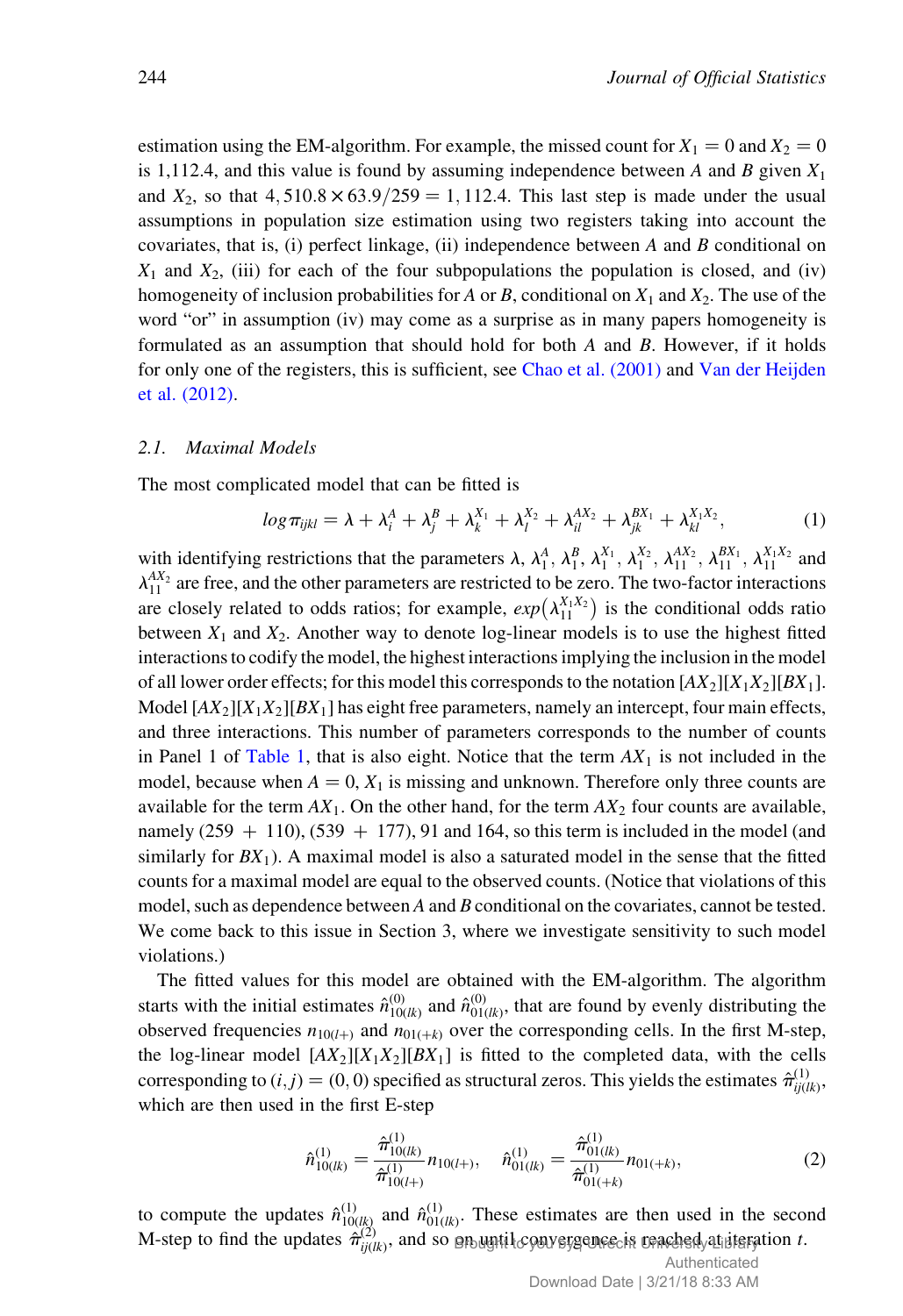Equation (1) also allows for an alternative way to estimate the four cells in the lower right part of Table 1. For example, the upper left element 1, 112.4 =  $\exp(\hat{\lambda})$ , as for the cell with indices  $(i, j, k, l) = (0, 0, 0, 0)$  the parameter values are zero except for the intercept. Similarly,  $2$ ,  $150.2 = \exp(\hat{\lambda} + \hat{\lambda}_1^{X_1})$ . In other words, the parameters of the model are estimated and projected to cells that refer to the part of the population missed by both registers.

Model 1 can easily be extended when there are additional covariates. For example, consider the situation that in addition to  $X_1$  being observed in A and  $X_2$  in B a variable  $X_3$  is observed in A and B; then the maximal and saturated model is  $[AX_2X_3][X_1X_2X_3][BX_1X_3]$ . And, as a second example, consider the situation that in addition to  $X_1$  being observed in A and  $X_2$  in B a variable  $X_4$  is only observed in A, then the maximal model is  $[AX_2][X_1X_2X_4][BX_1X_4].$ 

For each of the three models discussed it is possible to investigate whether more restrictive models also fit the data. For example, for the model  $[AX_2] [X_1X_2][BX_1]$  it is useful to investigate whether one of the interactions can be eliminated without the fit deteriorating. For example, if the covariate  $X_1$  is statistically independent from the covariate  $X_2$ , then the model becomes  $[AX_2][BX_1]$ , and under this model A and B are statistically independent, and not independent conditional on  $X_1$  and  $X_2$ .

Example. For model 1 the likelihood ratio chi-square is zero with zero degrees of freedom. We may want to investigate whether imposing the additional restriction  $\lambda_{kl}^{X_1 X_2}$  = 0 is allowed, so that the model becomes  $[AX_2][BX_1]$ . The difference between the likelihood ratio chi-squares for these two models is 3.2 (df is 1), which is not significant at the five percent level. The estimated population size under model 1 is 33,769.9, whereas for model 1 with  $\lambda_{kl}^{X_1 X_2} = 0$  it is 33,764.2, only marginally different. This corresponds to the odds ratio estimated from the four elements where  $X_1$  and  $X_2$  are both observed, 259, 539, 110, and 177, which yields a value of 0.7732 with a 95 percent confidence interval of (0.5842, 1.0234). The z-statistic to test whether the odds-ratio is significantly different from 1 is 1.798, which is not significant in a two-sided test but is significant in a one-sided test.

#### 2.2. Collapsibility, Active and Passive Variables

The maximal models just discussed have interesting properties in terms of collapsibility over variables  $X_1$  and  $X_2$  (Van der Heijden et al. 2012). We use the following terminology. We use the word *marginalize* to refer to the contingency table formed by considering a subset of the original variables. We use the word *collapsibility* to refer to the situation that when a table is marginalized the population size estimate remains invariant. Using these terms the properties of maximal models can be easily explained using interaction graphs of the log-linear models involved. See Figure 2. Log-linear model  $[AX_2X_3][X_1X_2X_3][BX_1X_3]$ has graph  $M_1$ . This is a maximal model. The log-linear model where  $X_1$  and  $X_2$  are conditionally independent given the variables A, B, and  $X_3$  is  $[AX_2X_3][BX_1X_3]$  and this model has graph  $M_2$ . What follows are three models where one of  $X_1$ ,  $X_2$ , or  $X_3$  is not available. In model  $M_3$  the variable  $X_1$  is not available, and the log-linear model is  $[AX_2X_3][BX_3]$ . In model  $M_4$  the variable  $X_2$  is not available, and the log-linear model is  $[AX_3][BX_1X_3]$ . Finally, in model  $M_5$  the variable  $X_3$  as not available cand the legelinear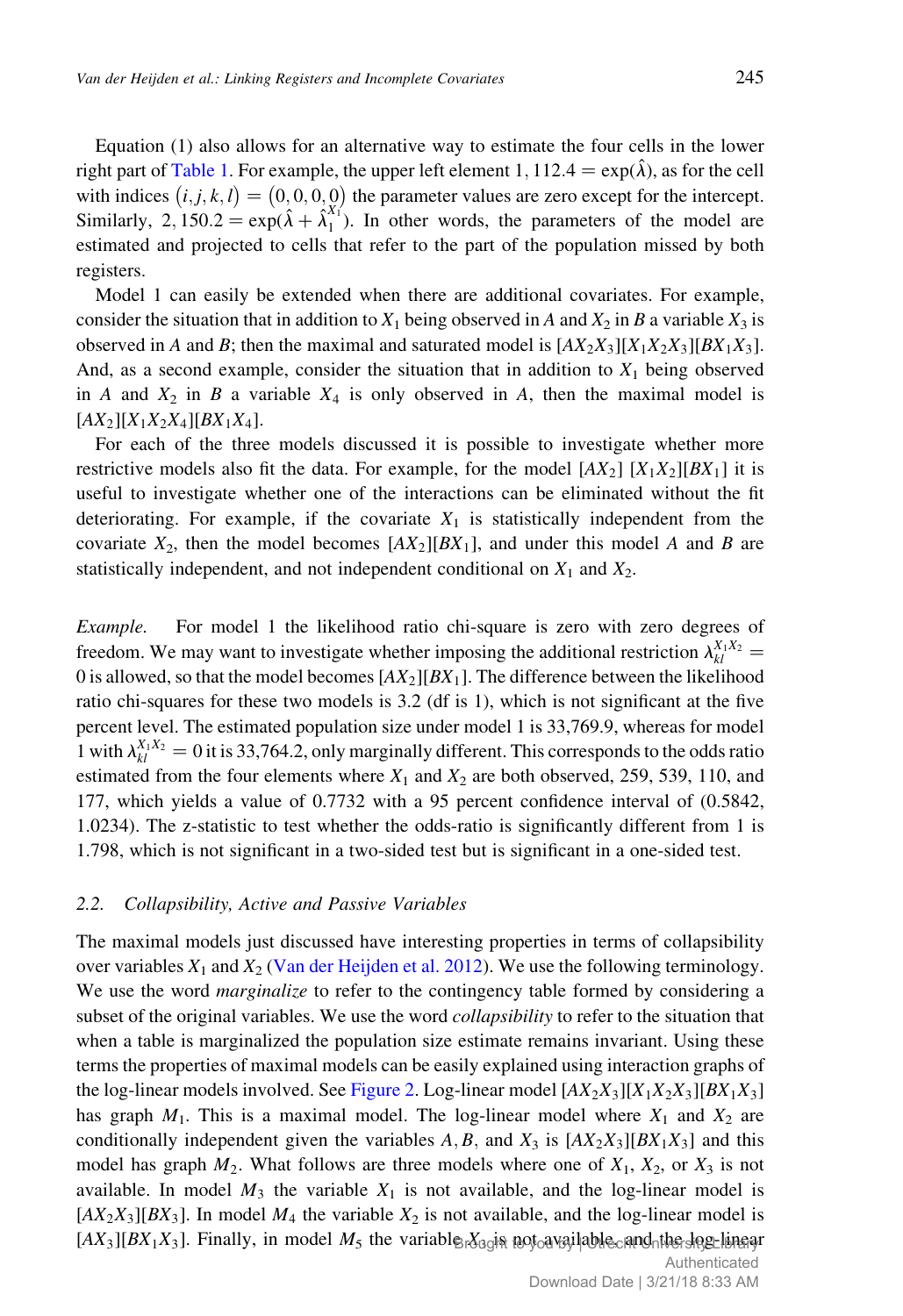

Fig. 2. Graph representations of some log-linear models.

model is  $[AX_2][X_1X_2][BX_1]$ . This last model is the model that is the focal point in the exposition in this article.

Interaction graphs are useful tools for assessing collapsibility. We make use of the concept of a *short path* (Whittaker 1990): two registers A and B are connected by a path if there is a sequence of adjacent edges connecting the variables A and B in the graph. A short path from A to B is a path that does not contain a sub-path from A to B. The rule is that when a covariate is on a so-called short path from  $A$  to  $B$ , the contingency table cannot be marginalized over this variable, and vice versa, that is when a covariate is not on a short path, the contingency table can be marginalized over this variable. We now discuss this for models  $M_1$  to  $M_5$ . In  $M_1$  the data cannot be marginalized over any of the variables  $X_1$  to  $X_3$ . The reason is that there are two short paths, namely  $A - X_2 - X_1 - B$  and  $A - X_3 - B$ , and each of the variables  $X_1$  to  $X_3$  is on one of the two short paths. In  $M_2$  the data are collapsible over  $X_1$  and over  $X_2$ , the reason being that the only short path is  $A - X_3 - B$ . In  $M_3$  the data are collapsible over  $X_2$ , the reason being that the only short path is  $A - X_3 - B$ . In  $M_4$  the data are collapsible over  $X_1$ , the reason being that the only short path is  $A - X_3 - B$ . In  $M_5$  the data cannot be marginalized over  $X_1$  and  $X_2$ , because both variables are on the short path  $A - X_2 - X_1 - B$ .

When a model (or graph) is collapsible over a variable, this means that in both the original model and collapsed model the same estimate of the population size is obtained. For example, models  $M_2$ ,  $M_3$ , and  $M_4$  yield the same population size estimate, and this estimate is identical to the population size estimate of model  $[AX_3][BX_3]$ . However, it may still be interesting to fit a model  $M_3$ , for example, because then this total population size estimate is spread out over the levels of variables  $X_1$  and  $X_2$ . In Van der Heijden et al. (2012) the variables  $X_1$  and  $X_2$  in model  $M_2$  are referred to as passive, in the sense that they do not have an impact on the estimate of the total population size. University  $\ell$  by  $\chi$  are detailed by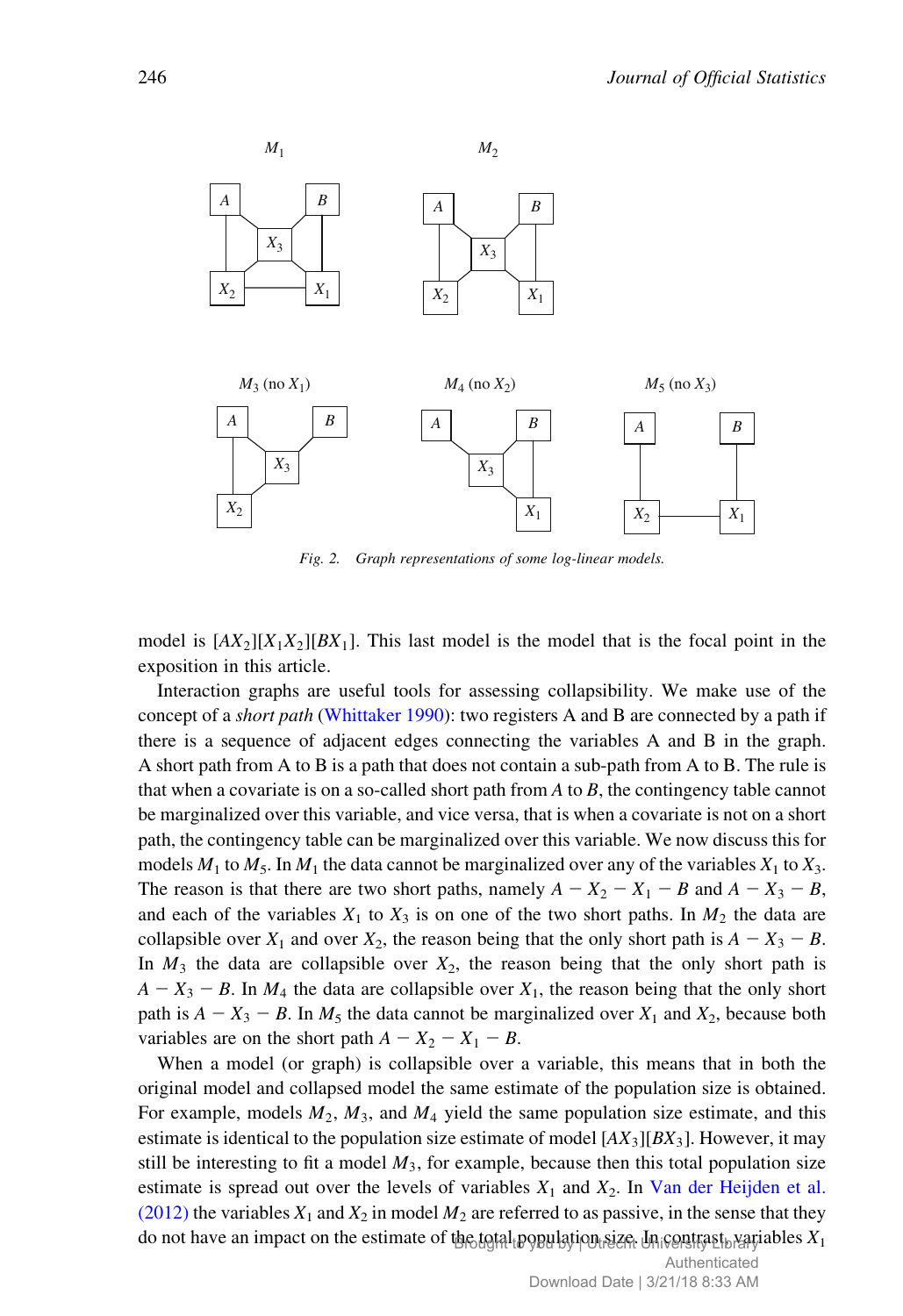and  $X_2$  in model  $M_1$  are referred to as active, because these variables do influence the total population size estimate.

*Example.* In the former section we saw that in model  $[AX_2][X_1X_2][BX_1]$  the additional restriction  $\lambda_{kl}^{X_1 X_2} = 0$  does not deteriorate the fit, so that a more parsimonious model is  $[AX_2][BX_1]$ . As there is no short path any more between A and B, this means that we can marginalize over  $X_1$  and  $X_2$ , showing that the population size estimate for model  $[AX_2] \times$  $[BX_1]$  is identical to the population size estimate for model  $[A][B]$ . We do not state that the original table should necessarily be marginalized over  $X_1$  and  $X_2$ , because the original table can give insight into how the total population size is spread out over the levels of  $X_1$ and  $X_2$ . Van der Heijden et al. (2009) and Van der Heijden et al. (2012) consider other examples with a larger number of covariates, namely five. They show that, by estimating the missing covariates and the number of individuals missed completely, the coverage of the population register can be evaluated in terms of the five covariates.

#### 2.3. Precision and Sensitivity

Figure 1 illustrated that there are two estimation problems: estimating the missing covariates (the grey bitmap parts) and estimating the number of individuals (and their covariate values) missed by both A and B (the white parts in Figure 1). For both estimation problems we are interested in the precision when the model assumptions are true, and the sensitivity of the outcomes to deviations from the model assumptions.

We first discuss precision and start with the precision of the estimates for the missing covariates. Here precision is to be understood as an overall term referring to the variance of the estimates. Under the EM approach the model fitted is  $[AX_2][X_1X_2][BX_1]$ . As can be seen in Table 1, the odds ratio  $(259 \times 110)/(539 \times 177) = 0.7732$ , is used to calculate the expectations for the part of the table where  $X_1$  is missing and the part where  $X_2$  is missing. Under the model, the more precise this odds ratio, the more precise these expectations. This precision is directly related to the size of the population that is in both  $A$  and  $B$ : the larger this size, the smaller the standard error of the odds ratio and the standard errors of the estimates and the larger the precision.

The precision of the data for the individuals missed by A and B is the outcome of two sources: first, the precision of the estimates of the missing covariates that we just discussed, and, second, implied coverage. Precision of the estimates of the missing covariates has a direct impact on the precision of the data for the individuals missed. Consider again Table 1. Because, in Panel 2 of Table 1, the estimate  $1,112.4 = 4,510.8 \times 63.9/259$ , when the estimates 63.9 and 4,510.8 are imprecise, the estimate 1,112.4 will be imprecise as well.

The second source of imprecision is related to implied coverage. We explain this for  $(X_1, X_2) = (0, 0)$ . For the population register A the coverage of A implied by B is  $259/(259 + 63.9) = 0.802$ . However, for the police register B the coverage of B implied by A is only  $259/(259 + 4, 510.8) = 0.057$ . The equation  $1,112.4 = 4,510.8 \times 63.9/259$ shows that if either or both of these implied coverages is low, the estimated number of missed individuals is large relative to the number of individuals seen, and hence imprecise.

Estimates of the precision can be obtained using the parametric bootstrap (compare Buckland and Garthwire 1991). The parametric bootstrap provides a simple way to find the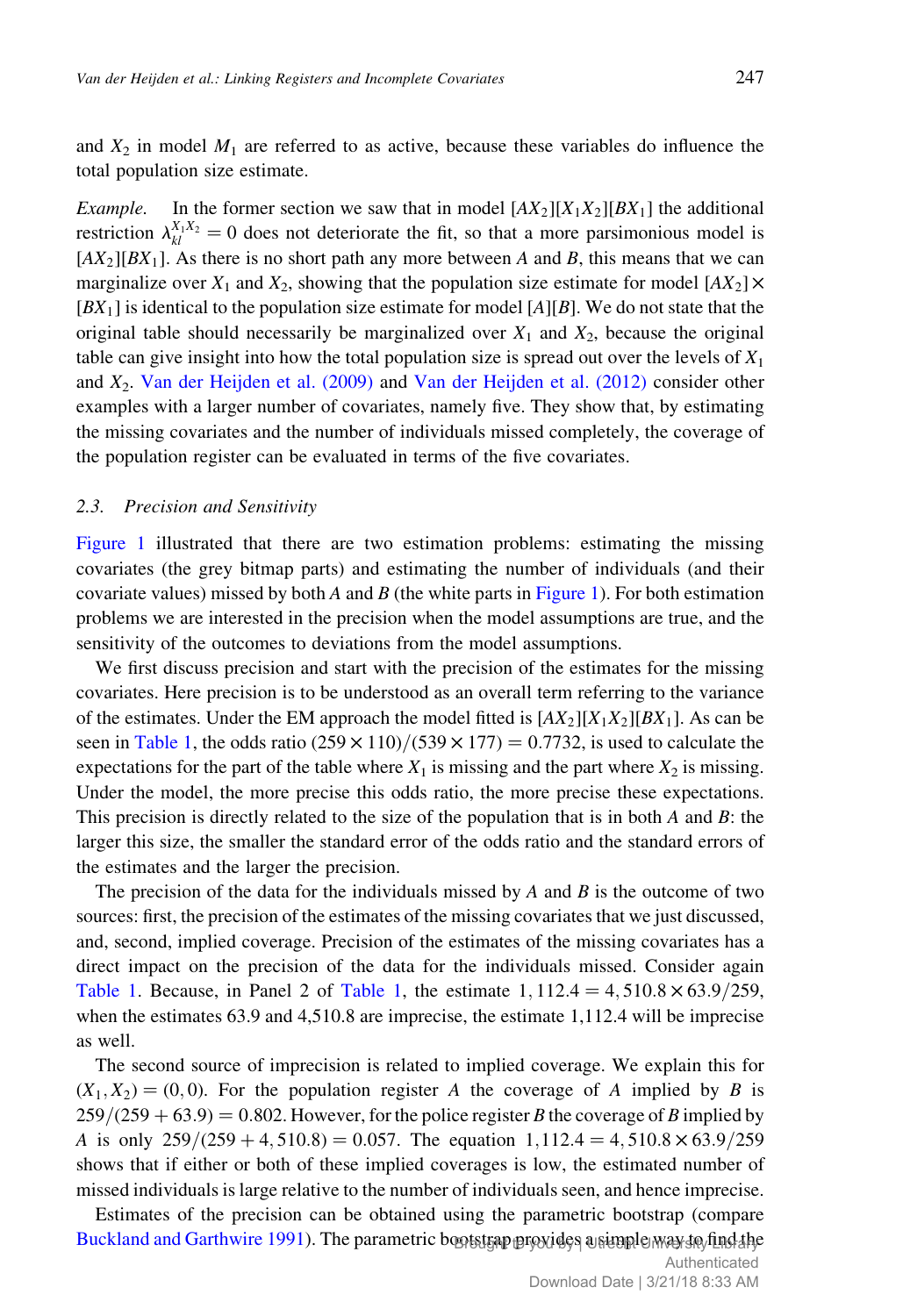confidence intervals when the contingency table is not fully observed. To compute the bootstrapped confidence intervals for a specific log-linear model, we need to first compute the population size under this model and the probabilities on the completed data under this model, that is, by including the cells that cannot be observed by design. A first multinomial sample is drawn given these parameters, and the sample is then reformatted to be identical to the observed data (for example, the sample in the format of Panel 2 of Table 1 is recoded into the format of Panel 1). The specific log-linear model used is then fitted to the resulting data, resulting in an estimate of the population size. Then this is repeated  $K$  times. By ordering the  $K$  bootstrap population size estimates, a percentile confidence interval can be constructed. We use this approach later on.

Up to this point we have discussed precision when the model assumptions are correct. We now discuss the sensitivity of the estimates to violations of the assumptions of the model. It is possible to investigate whether maximal models can be reduced by setting some parameters equal to zero. For example, in model  $M_5$  (i.e., Equation 1) it is possible to test whether the parameter  $\lambda_{kl}^{X_1 X_2}$  is needed to give an adequate description of the data. However, it is not possible to test whether parameters that are not included in the maximal model, should be included. In other words, we cannot reject the MAR assumption using the data.

However, as was shown in this context by Gerritse et al. (2015b), it is possible to investigate for a particular data set how sensitive the outcome of the maximal model is to the assumption that certain parameters are zero. Take model  $M_5$ . The maximal model assumes that three two-factor interactions are zero, that is,  $\lambda_{ik}^{AX_1} = \lambda_{jl}^{BX_2} = \lambda_{ij}^{AB} = 0$ , and all three- and four-factor interactions are zero. Consider  $\lambda_{ik}^{AX_1} = 0$ . The maximal model is extended with a fixed parameter value for  $\lambda_{ik}^{AX_1}$ . We denote such a fixed parameter with the tilde  $\tilde{\lambda}$ , and the model to be fitted becomes

$$
log \pi_{ijkl} = \lambda + \lambda_i^A + \lambda_j^B + \lambda_k^{X_1} + \lambda_l^{X_2} + \lambda_{il}^{AX_2} + \lambda_{jk}^{BX_1} + \lambda_{kl}^{X_1X_2} + \tilde{\lambda}_{ik}^{AX_1}.
$$
 (3)

Such a model can be fitted for a range of values of  $\lambda_{11}^{AX_1}$ . Appropriate values can be chosen by making use of the fact that log-linear parameters are closely related to odds ratios. Technically, the model may be fitted as a log-linear Poisson regression with offset rechilically, the model may be fitted as a log-<br>exp $(\tilde{\lambda}_{ik}^{(X_1)})$  (see Gerritse et al. 2015b, for details).

Gerritse (2016) argues that the sensitivity of outcomes of the analyses to violation of the independence assumption and to violation of perfect linkage is larger when the implied coverage is lower. In the absence of covariates this can be explained as follows. Let  $m_{ij}$  be the expected count for cell  $(i, j)$   $(i, j = 0, 1)$ , where  $m_{00}$  is the missing count to be estimated. Under independence the odds ratio is 1, that is,  $m_{00}m_{11}/m_{01}m_{10} = 1$ , so that  $m_{00} = m_{01}m_{10}/m_{11}$ . Under dependence with odds ratio  $\theta$ ,  $m_{00}\theta = m_{01}m_{10}/m_{11}$ . Thus, the smaller the overlap in cell (1,1), and hence the smaller the coverage, the larger the estimated value for cell (0,0), and this holds both for independence and dependence. In the same way, when links are missed, this increases the expected values  $m_{01}$  and  $m_{10}$  and decreases  $m_{11}$ , with the result that  $m_{00}$  is larger, and this effect is larger the smaller the overlap  $m_{11}$ .

*Example.* We carried out sensitivity analyses for the omission of parameters  $\tilde{\lambda}_{ij}^{AB}$ ,  $\tilde{\lambda}_{ik}^{AX_1}$ , and  $\tilde{\lambda}_{jl}^{BX_2}$ . The results are shown in Table 2. Conditional odds ratios of 0.67 and 1.5 are used. For our example the model without the fixed parameters has an estimated missed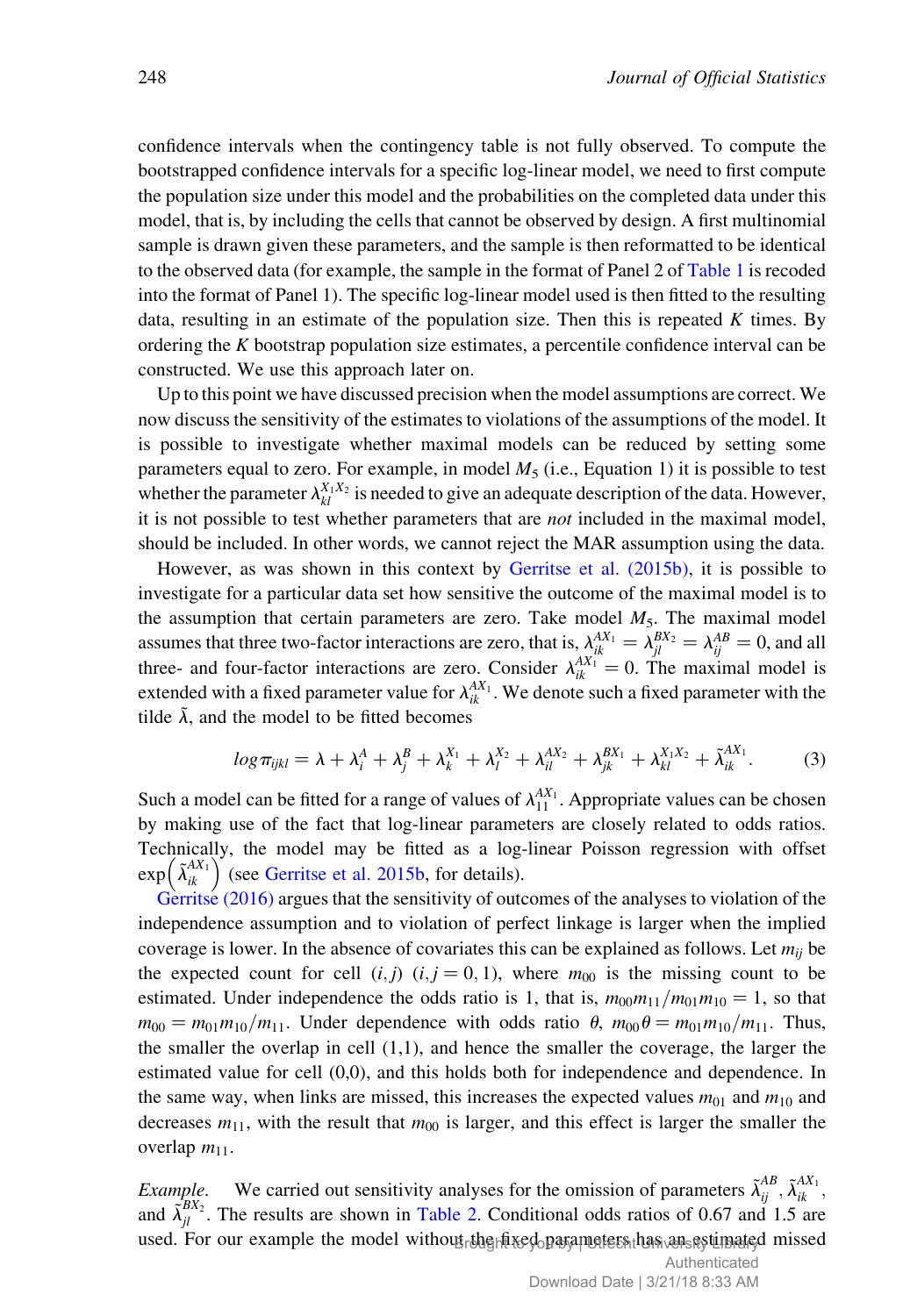|                               | Fixed conditional odds ratios are plugged in for $\tilde{\lambda}_{ii}^{AB}$ , $\tilde{\lambda}_{ik}^{AX_1}$ and $\tilde{\lambda}_{ii}^{BX_2}$ . |                |        |          |                |        |
|-------------------------------|--------------------------------------------------------------------------------------------------------------------------------------------------|----------------|--------|----------|----------------|--------|
| Term                          | Size(OR)                                                                                                                                         | $\hat{m}_{00}$ |        | Size(OR) | $\hat{m}_{00}$ |        |
| $\tilde{\lambda}_{ij}^{AB}$   | 0.67                                                                                                                                             | 4,117          | 31,711 | 1.5      | 9.264          | 36,858 |
| $\tilde{\lambda}_{ik}^{AX_1}$ |                                                                                                                                                  | 6,736          | 34,330 |          | 5,711          | 33,305 |
| $\tilde{\lambda}_{il}^{BX_2}$ |                                                                                                                                                  | 6,136          | 33,730 |          | 6.220          | 33,814 |

population size of  $\hat{m}_{00} = 6,176$  and an estimated population size of  $\hat{N} = 33,770$ . Violation of the model because there is direct dependence between  $A$  and  $B$  in the form of conditional odds ratios 0.67 or 1.5 has a large effect, because this leads to estimated missed population sizes of  $\hat{m}_{00} = 4$ , 117 and  $\hat{m}_{00} = 9$ , 264 respectively. Plugging in a missed odds ratio  $\tilde{\lambda}_{jl}^{BX_2}$  has a minor effect on the estimated missed population size: for conditional odds ratios of 0.67 and 1.5 it leads to estimated values 6,136 and 6,220, both values being close to 6,176. However, plugging in a missed odds ratio  $\tilde{\lambda}_{ik}^{AX_1}$  has a larger effect on the estimated missed population size: for conditional odds ratios of 0.67 and 1.5 it leads to estimated values 6,736 and 5,711.

#### 2.4. Extension to More than Two Registers

The advantage of being able to use more than two registers is that the restrictive (conditional) independence assumption between variables  $A$  and  $B$  can be replaced by less restrictive assumptions. For example, in the situation of three registers without covariates, the saturated model is the model with all two-factor interactions. Now it is possible to search for more restrictive models that still describe the data well. One can consult the references provided in the introduction for details, see, for example, Bishop et al. (1975).

For three registers the problem of incomplete covariates has been studied by Zwane and Van der Heijden (2007), who show that for this problem the EM-algorithm can easily be adapted. Van der Heijden et al. (2012) discuss graph representations of the models and collapsibility, but do not touch incomplete covariates.

An interesting official statistics application is found in Gerritse et al. (2015a). The problem is to estimate the number of usual residents for the Dutch census 2011. Here usual residence is defined as, roughly, living in the Netherlands for a continuous period of twelve months before the reference time. Three registers are available, namely the population register, the employment register and a crime suspects register. Given this definition we are interested in a dichotomized version of duration, namely longer than or shorter than a year. From both the population register and the employment register residence duration can be derived (for details see Gerritse et al. 2015a), so when people are only in the population register or only in the job register a measurement for a persons' duration is available. For persons who are both in the population register and the employment register the overlapping durations are reconciled and dichotomized. The crime suspects register has no variable for duration. This is not problematic for persons who are also in the population register or the employment register, because then the residence variable of the latter can be used, but it is problematic for individual<sub>9/W</sub>ho<sub>/</sub>are.only.tiachte.stianstyuspects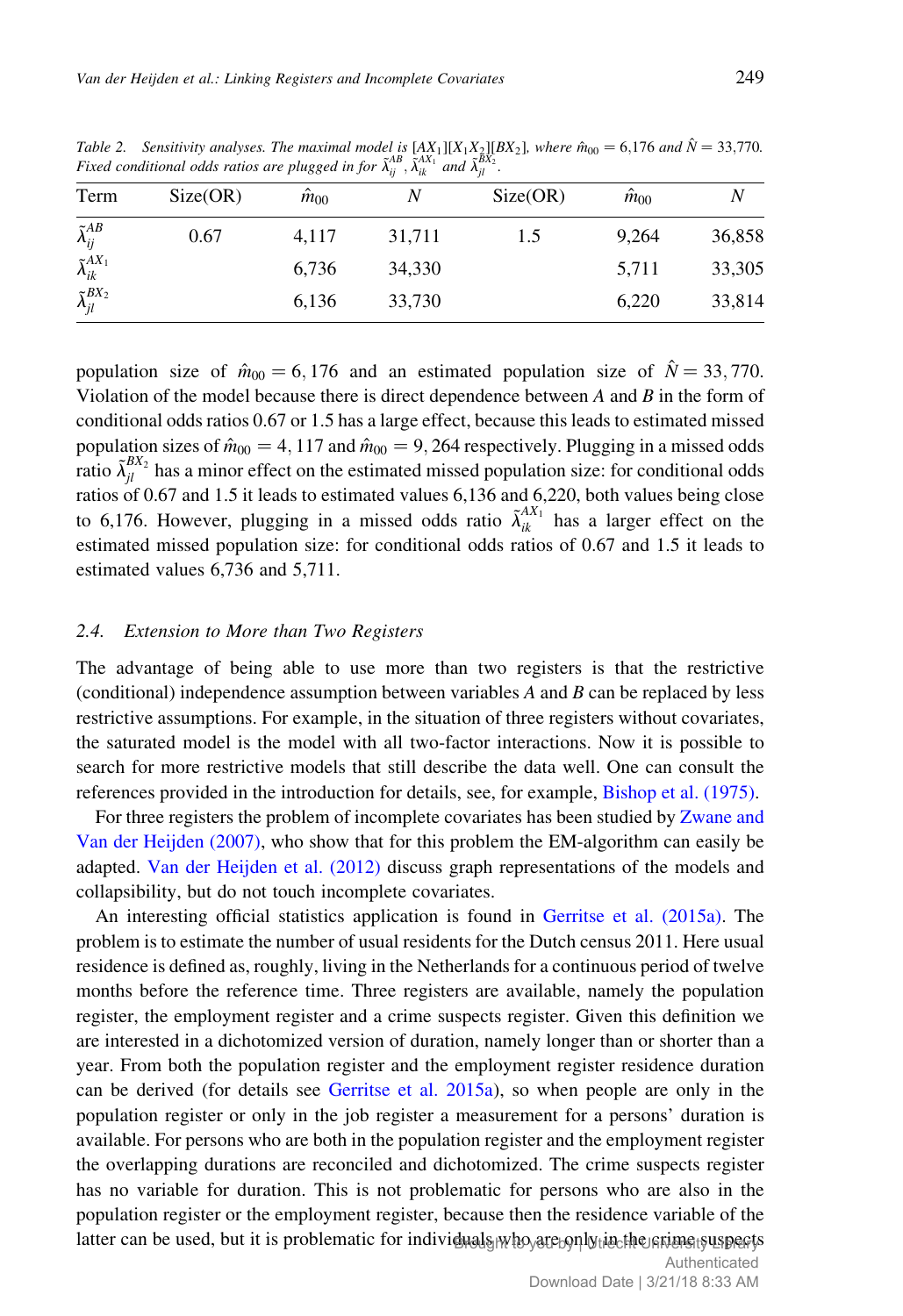|                 |                |                | Crime suspects |                |
|-----------------|----------------|----------------|----------------|----------------|
| Usual residence | Population     | Employment     | Yes            | N <sub>0</sub> |
| N <sub>0</sub>  | <b>Yes</b>     | Yes            | 32             | 3,523          |
|                 |                | No             | 34             | 3,225          |
|                 | No             | Yes            | 149            | 60,190         |
|                 |                | No             | missing        | $\Omega$       |
| Yes             | <b>Yes</b>     | Yes            | 183            | 21,309         |
|                 |                | N <sub>0</sub> | 195            | 14,052         |
|                 | N <sub>0</sub> | Yes            | 81             | 20,216         |
|                 |                | No             | missing        | $\Omega$       |

Table 3. Polish individuals by the population register, the employment register and the crime suspects register, by usual residence. The counts for the two cells labeled "missing" add up to 1,043. Data from Gerritse et al.  $(2015a)$ 

register. See Table 3, taken from Gerritse et al. (2015a), where counts for people born in Poland and registered in one or more of the three registers are displayed. We find a  $2 \times 2 \times 2$  table for residence duration longer than a year and a  $2 \times 2 \times 2$  table for residence duration shorter than a year, where two cells are indicated with the label 'missing'. As these two cells refer to persons only in the police register, the sum of the counts for the two cells is known, namely 1,043. The EM-algorithm is used to distribute these 1,043 persons over the two cells under some log-linear model, and the parameters of the final model are projected on the two (0,0,0) cells to find the number of persons missed by all three registers. We refer to the Supplementary materials, Section 1, for further details (Available online at: [www.dx.doi.org/10.1515/jos-2018-0011](http://www.dx.doi.org/10.1515/jos-2018-0011)).

A similar example can be found in  $Héraud-Bousquet et al. (2012)$ , where there are three registers, and in two of the registers place of birth is available, but in a third register it is not. For those individuals only in the third register the missing values are imputed using multiple imputation. Multiple imputation has wider application when covariates are continuous instead of categorical, when the EM-algorithm loses its simplicity. Zwane and Van der Heijden (2008) apply multiple imputation using predictive mean matching in this situation.

## 3. Simulations

Earlier simulation results can also be found in Zwane and Van der Heijden (2007) for two registers and two partially observed covariates. These results are not completely transparent as the covariates used in the simulation are correlated continuous variables that are dichotomized. Thus the true model structure from which samples are drawn cannot easily be understood from the perspective of a log-linear model. In the simulations that we present here the true model is a log-linear model in which marginal probabilities and conditional odds ratios are specified to describe the dependence between the variables. We refer to the Supplementary materials, Section 2, for details on how true models are generated (available online at: [www.dx.doi.org/10.1515/jos-2018-0011](http://www.dx.doi.org/10.1515/jos-2018-0011)).

We carried out simulations to compare the behaviour of the classical model (denoted by LL), where incomplete covariates applique douwith the model where an complete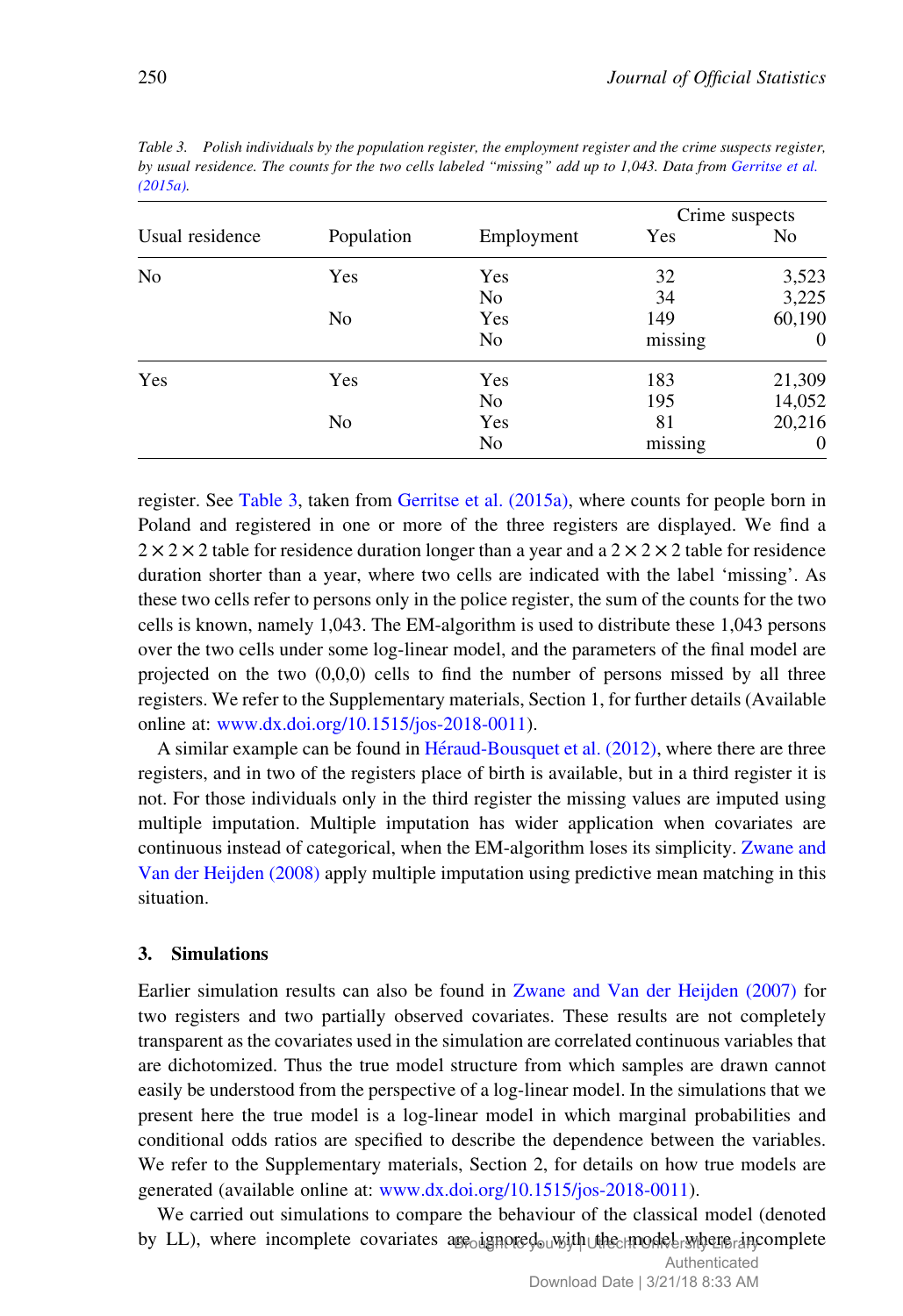covariates are completed with the EM-algorithm (denoted by EM). For each choice of conditional odds ratios this yields population probabilities from which we sample. In each instance of the simulation study 25,000 samples are taken. For LL, for each sample the classical model  $[A][B]$  is estimated on the marginal table formed from A and B, where the sampled count in cell  $(A, B) = (0, 0)$  is made missing, and subsequently estimated assuming independence between A and B. Similarly, for EM for the same samples the model  $[AX_2][X_1X_2][BX_1]$  is estimated, where the four cells where  $(A, B) = (0, 0)$  are made missing.

In the first simulation study the population model is  $[AX_2][X_1X_2][BX_1]$ , so that the model estimated by EM is identical to the true model. The prespecified marginal probabilities are  $P(A = 1) = 0.3$ ,  $P(B = 1) = 0.3$ ,  $P(X_1 = 0) = 0.5$  and  $P(X_2 = 0) = 0.5$ . Conditional odds ratios different from 1 are specified between A and  $X_2$ , between  $X_1$  and  $X_2$  and between B and  $X_1$ , so that the true model is  $[AX_1][X_1X_2][BX_2]$ . We denote the conditional odds ratio between A and  $X_2$  by  $OR(A, X_2)$ . Note that the theoretical results in earlier sections show that, when one of the three conditional odds ratios  $OR(A, X_2)$ ,  $OR(B, X_1)$  or  $OR(X_1, X_2)$  is 1, the model is collapsible over the covariates so that identical results are found for LL and EM. Therefore conditional odds ratios equal to 1 are not used. Also note that, for example,  $OR(A, X_2) = OR(B, X_1) = 0.5$  leads to the same population probabilities as  $OR(A, X_2) = OR(B, X_1) = 2$ , as this is equivalent to the recoding of levels 0 and 1 in  $X_1$  and  $X_2$ . Therefore we only use odds ratios of 2.

In Table 4 results are reported. In the upper part the true population size is 1,000. We first plug in conditional odds ratios of moderate size. In the first two lines the three odds ratios plugged in are  $OR(A, X_2) = OR(B, X_2) = OR(X_1, X_2) = 2$ . The average observed n, over 25,000 samples is 511, which is approximately  $1,000 \times (1 - 0.7 \times 0.7)$ , where 0.7 is the probability of not being selected in A or B. Note that the implied coverage, derived by collapsing over the covariates, is low, namely  $0.3$ , that is, given population  $A$ , when linking to population B 70 percent of the observations in B were not seen before (in A). Under LL, the average estimated mean is  $1,014.9$  (with SE = 76.3 calculated over the 25,000 samples), the average estimated median is  $1,009.9$  (with  $SE = 76.4$ ) and the RMSE is 77.7. Under EM, the average mean is  $1,004.9$  (SE = 75.4), the average median is 1,000.1 (SE = 75.6) and RMSE is 75.6. For  $N = 1,000$  two other triples of conditional odds ratios are investigated. As expected, under EM the average mean and (in particular) the average median under the log-linear model are very close to the population value, where under LL there is some bias. Notice that the median has less bias than the mean, due to the non–normality of the distribution of estimates. With the population size of 1,000, the RMSE's of LL and EM are close. In the following four instances the population size is 10,000. The bias of the means and medians become a bit smaller, and as the standard errors become smaller (due to the increased population size) the RMSE's of EM become smaller than those of LL. The same holds for  $N = 50,000$ . It seems that the bias found for LL is approximately equally large but opposite for conditional odds ratios  $OR(X_1, X_2) = 0.5$  and  $OR(X_1, X_2) = 2$ , and this is in contrast to the results in Zwane and Van der Heijden (2007).

In Table 5 the coverage is higher, with  $P(A = 1) = P(B = 1) = 0.6$ . When the coverage is higher, the part of the population missed is smaller, and violation of assumptions will have a smaller effect. This is also apparent by comparing Jable Strecht Table if which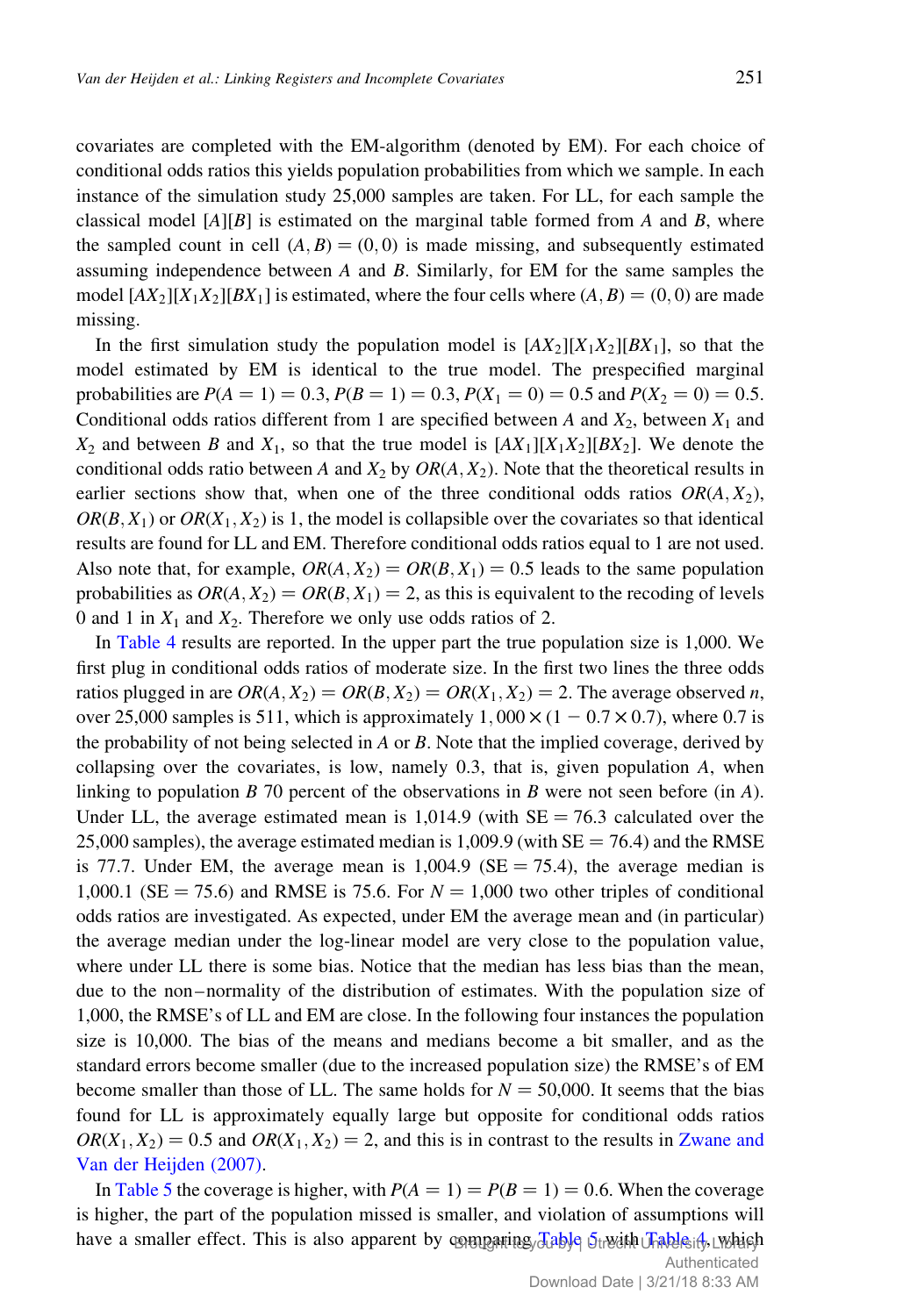|                                                                                                       | $OR(A, X_2)$ , $OR(B, X_1)$ and $OR(X_1, X_2)$ . |                |                             |                                                                      |                                                                                                |                                           |                                          |                                             |
|-------------------------------------------------------------------------------------------------------|--------------------------------------------------|----------------|-----------------------------|----------------------------------------------------------------------|------------------------------------------------------------------------------------------------|-------------------------------------------|------------------------------------------|---------------------------------------------|
|                                                                                                       |                                                  |                |                             |                                                                      |                                                                                                | <b>SE</b>                                 |                                          |                                             |
|                                                                                                       |                                                  | Odds<br>ratios | Mean<br>$\stackrel{(n)}{=}$ | Mean                                                                 | Median                                                                                         | mean                                      | SE<br>med.                               | <b>RMSE</b>                                 |
|                                                                                                       | 8                                                | 2,2,0.5        | $\overline{51}$             |                                                                      |                                                                                                |                                           |                                          |                                             |
|                                                                                                       |                                                  |                |                             |                                                                      |                                                                                                |                                           |                                          |                                             |
|                                                                                                       | 000                                              | 2,2,2          | 509                         |                                                                      |                                                                                                | 7777777<br>67877777                       | 7627625<br>7626277                       | 777777<br>7777777<br>777777                 |
|                                                                                                       |                                                  |                |                             |                                                                      |                                                                                                |                                           |                                          |                                             |
|                                                                                                       | 000                                              | 2,2,5          | 508                         |                                                                      |                                                                                                |                                           |                                          |                                             |
|                                                                                                       |                                                  |                |                             | 1,014.9<br>1,004.9<br>995.2<br>1,005.3<br>984.1<br>1,007.1           | 1,009.9<br>1,000.1<br>990.8<br>979.1<br>979.1<br>1,000.6                                       |                                           |                                          |                                             |
| 금 <u>명</u> 금요 국 EleraditHo4qa pÀl <sub>l</sub> aftecur <u>minerari</u><br>금요 금요 극요 그중 그중 그중 _ 그 요 그 요 | 10,000                                           | 2,2,0.5        | 5109                        | 10,104.0<br>10,005.1<br>10,008.3<br>10,008.3<br>9,792.0<br>10,007.2  |                                                                                                |                                           |                                          |                                             |
|                                                                                                       |                                                  |                |                             |                                                                      |                                                                                                |                                           |                                          |                                             |
|                                                                                                       | 10,000                                           | 2,2,2          | 5092                        |                                                                      |                                                                                                |                                           |                                          |                                             |
|                                                                                                       |                                                  |                |                             |                                                                      |                                                                                                |                                           |                                          |                                             |
|                                                                                                       | 0.000                                            | 2,2,5          | 5081                        |                                                                      |                                                                                                |                                           |                                          |                                             |
|                                                                                                       |                                                  |                |                             |                                                                      | $\begin{array}{l} 0.098.2 \\ 0.0003.3 \\ 9.906.2 \\ 9.789.0 \\ 9.789.0 \\ 9.003.3 \end{array}$ | 237.0<br>234.7<br>238.7<br>239.5<br>239.5 | 1713<br>234.3<br>234.5<br>239.5<br>239.5 | 88.3<br>2345.45<br>2354.58<br>239.6         |
|                                                                                                       | 50,000                                           | 2,2,0.5        | 25,546                      | 50,502.5<br>50,007.4<br>50,008.2<br>50,008.5<br>48,935.5<br>50,004.7 | 50,497.4<br>50,004.5<br>50,004.5<br>50,010.5<br>49,998.3<br>49,998.3                           | 531.5<br>524.5<br>525<br>5299.5<br>529    | 531.8<br>524.5<br>527.3<br>529.1         | 731.6<br>7324.3<br>702.0<br>7527.3<br>529.1 |
|                                                                                                       |                                                  |                |                             |                                                                      |                                                                                                |                                           |                                          |                                             |
|                                                                                                       | 50,000                                           | 2,2,2          | 25,456                      |                                                                      |                                                                                                |                                           |                                          |                                             |
|                                                                                                       |                                                  |                |                             |                                                                      |                                                                                                |                                           |                                          |                                             |
|                                                                                                       | 50,000                                           | 2,2,5          | 25,402                      |                                                                      |                                                                                                |                                           |                                          |                                             |
| Authenticated                                                                                         |                                                  |                |                             |                                                                      |                                                                                                |                                           |                                          |                                             |
|                                                                                                       |                                                  |                |                             |                                                                      |                                                                                                |                                           |                                          |                                             |

Table 4. Simulations under the model, with lower coverage.  $P(A = 1) = 0.3$ ,  $P(B = 1) = 0.3$ ,  $P(X_1 = 0) = 0.5$  and  $P(X_2 = 0) = 0.5$ . The conditional odds ratios refer to Table 4. Simulations under the model, with lower coverage.  $P(A = 1) = 0.3$ ,  $P(B = 1) = 0.3$ ,  $P(X_1 = 0) = 0.5$  and  $P(X_2 = 0) = 0.5$ . The conditional odds ratios refer to

Download Date | 3/21/18 8:33 AM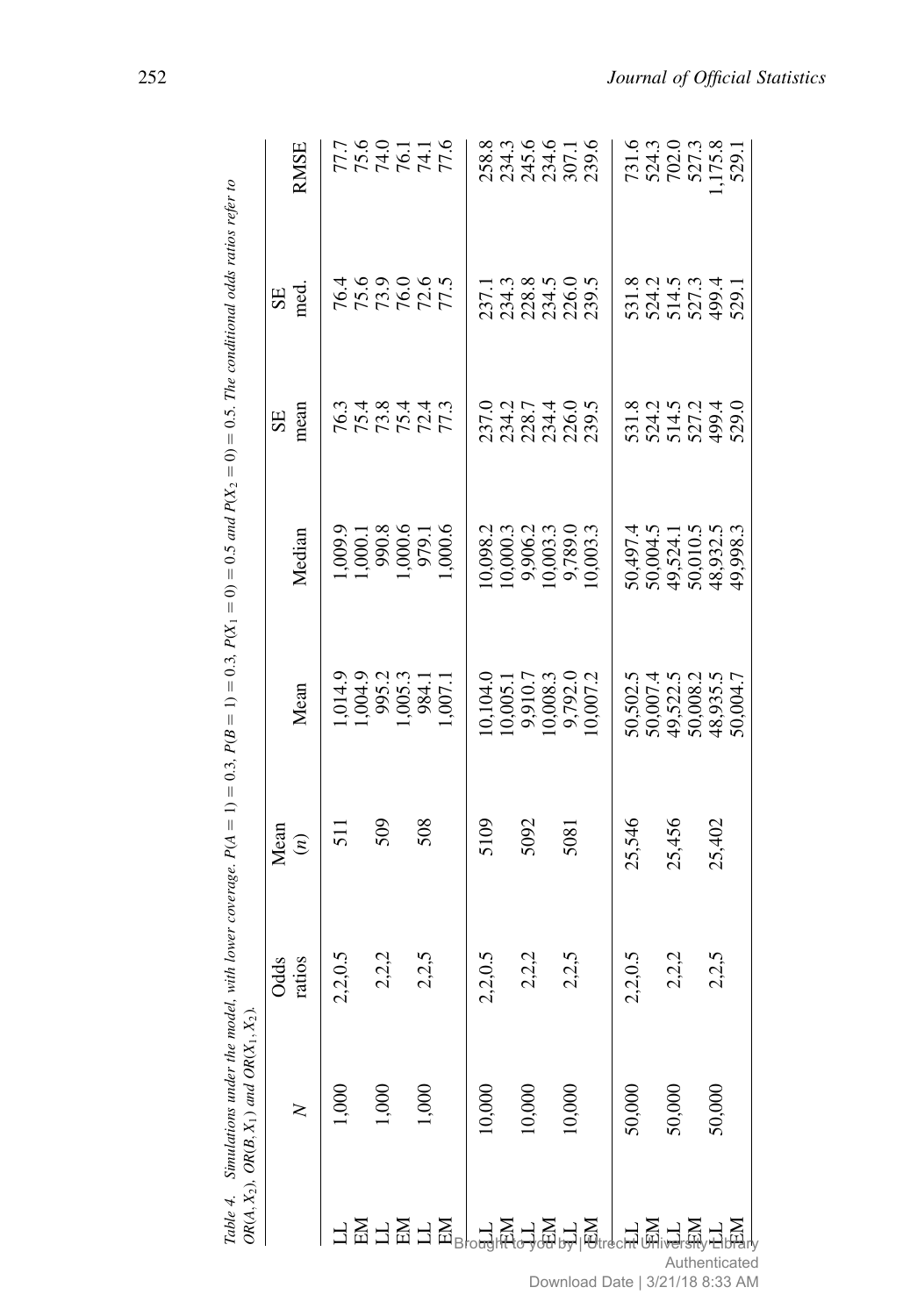|    | N      | Odds<br>ratios | Mean<br>(n) | Mean     | Median   | <b>SE</b><br>mean | <b>SE</b><br>med. | <b>RMSE</b> |
|----|--------|----------------|-------------|----------|----------|-------------------|-------------------|-------------|
| LL | 10.000 | 2,2,0.5        | 9906        | 10,001.7 | 10.001.9 | 10.8              | 10.8              | 10.9        |
| EM |        |                |             | 9.999.9  | 10,000.0 | 10.8              | 10.8              | 10.8        |
| LL | 10.000 | 2,2,2          | 9903        | 9,998.1  | 9,998.2  | 11.0              | 11.0              | 11.2        |
| EM |        |                |             | 9.999.9  | 10,000.0 | 11.0              | 11.0              | 11.0        |
| LL | 10.000 | 2,2,5          | 9901        | 9.995.9  | 9.996.0  | 11.0              | 11.0              | 11.8        |
| EM |        |                |             | 10,000.0 | 10,000.1 | 11.1              | 11.1              | 11.1        |

Table 5. Simulations.  $P(A = 1) = 0.6$ ,  $P(B = 1) = 0.6$ ,  $P(X_1 = 0) = 0.5$  and  $P(X_2 = 0) = 0.5$ . The conditional odds ratios refer to  $OR(A, X_2)$ ,  $OR(B, X_1)$  and  $OR(X_1, X_2)$ .

shows that the bias for LL in Table 5 is smaller than the bias in Table 4. The bias in EM is negligible, in particular when N increases.

Simulations suggested by the Census Coverage Survey for England and Wales are reported in the Supplementary materials, section 3 (available online at: [www.dx.doi.org/](http://www.dx.doi.org/10.1515/jos-2018-0011) [10.1515/jos-2018-0011](http://www.dx.doi.org/10.1515/jos-2018-0011)). We also did simulations where the model  $[AX_2][X_1X_2][BX_1]$ , assumed in the EM approach, is violated. These results can be found in the Supplementary materials, section 4 (available online at: [www.dx.doi.org/10.1515/jos-2018-0011](http://www.dx.doi.org/10.1515/jos-2018-0011)). Overall the simulations show that, when the MAR assumptions are fulfilled, the EM approach does better, though sometimes only slightly better, than the traditional approach. When the MAR assumptions are not fulfilled, the bias can be substantial, in particular when the inclusion probabilities are low.

## 4. Novel Application: The Same Variable Measured in Both Registers

We present a novel application of the above methodology. It concerns two registers that both measure the same variable, and the measure in one register is generally considered to be more trustworthy, or valid, than the measure of the same variable in the other register. This is closely related to the classical two-phase sampling problem, where there is an inexpensive but low quality measurement which can be obtained from a large sample, and a more expensive and more accurate approach which is used on a subsample. Two-phase sampling concentrates on combining the small sampling variance of the large sample measure with the measurement accuracy of the small sample measure. In our case we will apply the EM-algorithm to complete the missing information on the highest quality measure, and additionally to provide this information for statistical units which are missed in both the registers (a situation which cannot generally be handled by two-phase sampling). The example we deal with is the number of serious road injuries in the Netherlands. The first author was consulted by the Ministry of Transport with the question whether the current methodology applied for estimating this number was sufficiently appropriate. In the Netherlands the number of serious road injuries is important because it is used for assessing the road safety target.

In the Netherlands there are two parties that can deliver information on serious road injuries, namely the police and hospitals. Both parties are usually present after the occurrence of such an accident. The police are supposed to record the accident and its cause in the police crash record database, but this regularly does not happen for some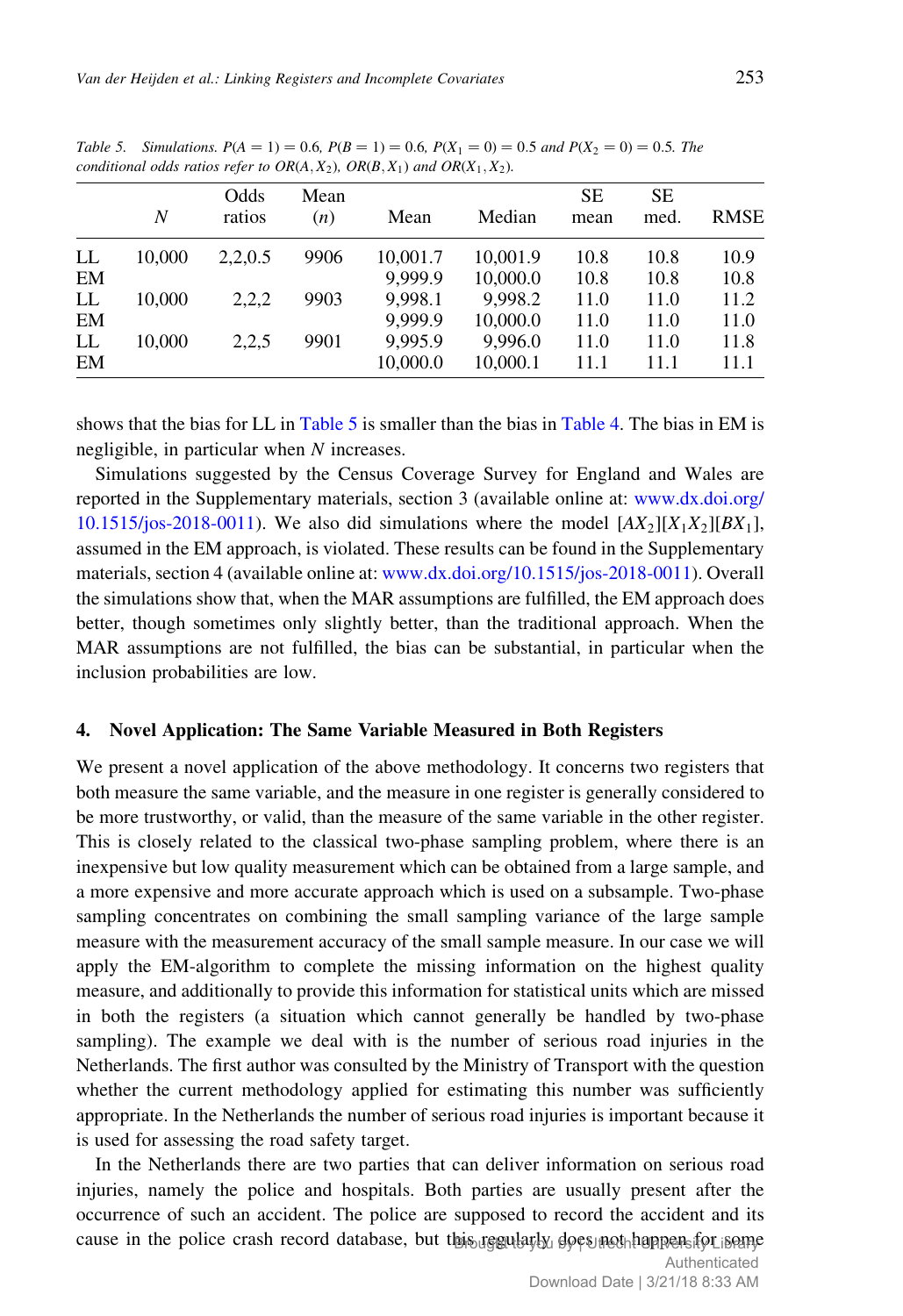Table 6. Road accidents in the Netherlands in 2000, from Reurings and Stipdonk (2011). Motorized vehicle involved  $X_1$  is only observed in the Police register (A) and Motorized vehicle involved  $X_2$  is only observed in hospital register (B). Levels of  $X_1$  and  $X_2$  are  $1 = \text{yes}, 2 = \text{no}.$ 

|         | Panet 1: Observed counts       |             |                              |                        |              |  |
|---------|--------------------------------|-------------|------------------------------|------------------------|--------------|--|
|         |                                |             | $B=1$<br>$X_2 = 1$ $X_2 = 2$ | $B=0$<br>$X_2$ missing | Total        |  |
|         | $A = 1$ $X_1 = 1$<br>$X_1 = 2$ | 5,970<br>28 | 287<br>256                   | 1,351<br>70            | 7,608<br>354 |  |
| $A = 0$ | $X_1$ missing                  | 2,947       | 4.120                        |                        | 7,067        |  |
| Total   |                                | 8,945       | 4.663                        | 1,421                  | 15,029       |  |

Panel 1: Observed counts

|  |  | Panel 2: Fitted values under $[AX_1][X_1Y]$ |
|--|--|---------------------------------------------|
|--|--|---------------------------------------------|

|       |           |         | $R=1$   | $B=0$         |          |  |
|-------|-----------|---------|---------|---------------|----------|--|
|       |           | $X_2=1$ | $X_2=2$ | $X_2$ missing | Total    |  |
| $A=1$ | $X_1 = 1$ | 5,970.0 | 287.0   | 1,351.0       | 7,608.0  |  |
|       | $X_1 = 2$ | 28.0    | 256.0   | 70.0          | 354,0    |  |
| $A=0$ | $X_1 = 1$ | 2,509.6 | 120.6   | 567.9         | 3,198.1  |  |
|       | $X_1 = 2$ | 437.4   | 3.999.4 | 1,093.6       | 5,530.4  |  |
| Total |           | 8,945.0 | 4,663.0 | 3,082.5       | 16,690.5 |  |

Panel 3: Fitted values under  $[AX_2][X_1X_2][BX_1]$ 

|       |                        |                 | $R=1$              | $B=0$          |                |                    |
|-------|------------------------|-----------------|--------------------|----------------|----------------|--------------------|
|       |                        | $X_2=1$         | $X_2 = 2$          | $X_2=1$        | $X_2=2$        | Total              |
| $A=1$ | $X_1 = 1$<br>$X_1 = 2$ | 5,970.0<br>28.0 | 287.0<br>256.0     | 1,289.0<br>6.9 | 62.0<br>63.1   | 7,608.0<br>354,0   |
| $A=0$ | $X_1 = 1$<br>$X_1 = 2$ | 2,933.2<br>13.8 | 2,177.6<br>1.942.4 | 633.3<br>3.4   | 470.2<br>478.8 | 6.214,3<br>2.438,4 |
| Total |                        | 8.945.0         | 4,663.0            | 1.932,6        | 1.074.1        | 16,614.7           |

reason, such as that it is not clear which police officer has to file the accident report, or that the injury is not considered very serious. The hospital that treats the seriously injured, can report the cause of the injury in the hospital inpatient registry but this is sometimes forgotten and then such a patient's connection to a traffic accident is lost. Thus there are two register sources that both have coverage problems. Many details of the registration by the police and the hospitals can be found in Reurings and Stipdonk (2011), who report research conducted at the SWOV Institute for Road Safety Research. They state that the police database in particular suffers from serious underreporting, and is inaccurate in indicating injury severity, whereas the hospital database is inaccurate in indicating that a patient was involved in a road crash but in principle contains all serious road injuries.

For the year 2000 Reurings and Stipdonk (2011) present the data in the upper panel of Table 6. (We refer to their paper for a detailed discussion regarding the linking of the two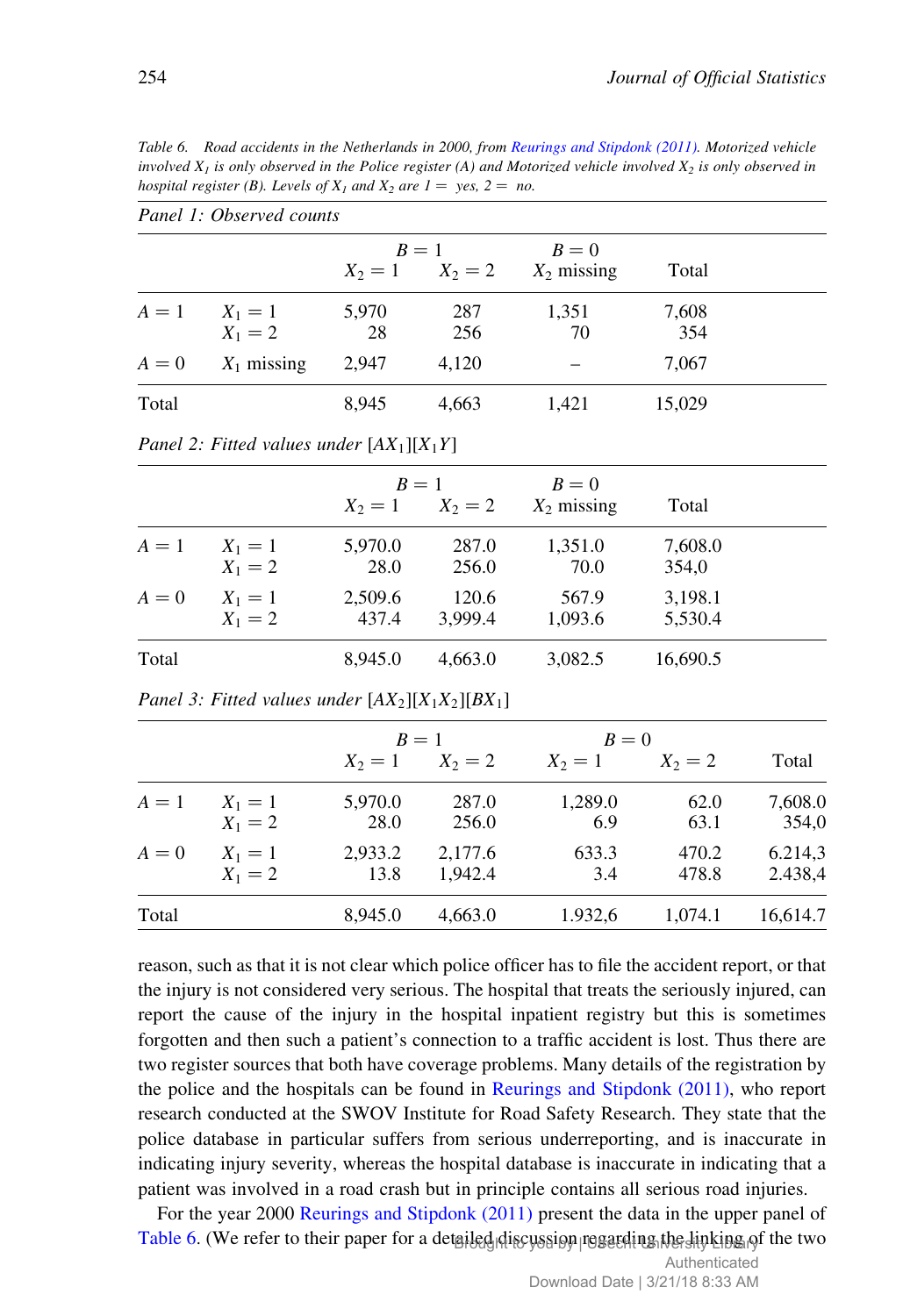registers.) The police register has a larger undercoverage than the hospital register. Yet it is reasonable to assume that, where the police registers do record the mode of transport of injured persons, they do this more accurately than the hospital. The reason is that assessing the cause of accidents is a more important function for the police, because liability plays a role, than of the hospital, which is more concerned about the type of serious casualty and who will be focused more on health related issues than on the cause and details of the accident. Notice that in the  $2 \times 2$  subtable that is fully observed, there are 287 joint classifications not in agreement where the police recorded the involvement of a motorized vehicle but the hospital recorded that no motorized vehicle was involved, and 29 vice versa.

As it turns out, two approaches can be taken for solving the missing data problem and subsequently estimating the number of accidents missed by both registers for the  $2 \times 2 \times$  $2 \times 2$  table. We discuss these options and then generalize to a situation where the number of levels of the variables  $X_1$  and  $X_2$ , Cause of the accident, is increased from two to seven.

## 4.1. The  $2 \times 2 \times 2 \times 2$  Table

As a first approach, Reurings and Stipdonk (2011) set up a system of linear equations to estimate the number of seriously injured. They report 10,804 seriously injured in motorized accidents and 5,891 seriously injured in non-motorized accidents. Using a loglinear modelling framework that includes missing data we can obtain their results as follows. We define a new variable Y with three levels, namely  $(X_2 = 1, B = 1), (X_2 = 1, B = 1)$  $2, B = 1$ ) and  $(X_2 = \text{missing})$ . We then fit model  $[AX_1][X_1Y]$  with  $X_1$ -values missing for  $A = 0$ . The estimates using our procedure should in principle be identical to Reurings and Stipdonk's estimates but they are slightly different (probably due to rounding), see Panel 2 of Table 6, in the two last lines, and these lead to estimates of  $(7,608 + 3,198.1 = )$ 10,806.1 for motorized and 5,884.4 for non-motorized accidents. In this approach the relative frequencies for 5,970, 287, and 1,351 are identical to those for 2,509.6, 120.6, and 567.9, and similarly for 28.0, 256.0, and 70.0 to 437.4, 3.999.4, and 1,093.6, while at the same time the counts 2,947 and 4,120 are split up over the missing levels of  $X_1$ . Notice that we estimate that only  $(567.9 + 1,093.6 = 1,661.5$  accidents with serious road injuries are missed by both registers, which is approximately ten percent of the total estimated population size. 95 percent confidence intervals of the estimates 10,806.1 and 5,884.4 are obtained using the parametric bootstrap by the percentile method with 10,000 bootstrap samples, and this yields 10,532 – 11,054 and 5,512 – 6,305.

As the second approach, we apply the methodology to this table that we applied before in Table 1. That is, we assume that the hospital Cause of accident is missing for those accidents only registered by the police whereas we assume that the police Cause of accident is missing for those accidents only registered by the hospital, and fit model  $[AX_2][X_1X_2][BX_1]$ . See Panel 3 in Table 6. This leads to very different estimates for motorized and non-motorized accidents, namely 13,823 (95 percent CI 13,568 – 14,072) and  $2,791$  ( $2,551 - 3,037$ ). In this approach the four odds ratios for all combinations of register A and B are assumed to be equal, and the counts  $2,947$  and  $4,120$  are now split up in a way different from the first approach.

We make a few remarks. First, when we compare both approaches we have a preference for our own approach using model  $[AX_2][X_1X_2][\cancel{B}X_1]$ gwerythe gppunaeh b $\gamma$ iReuringsrand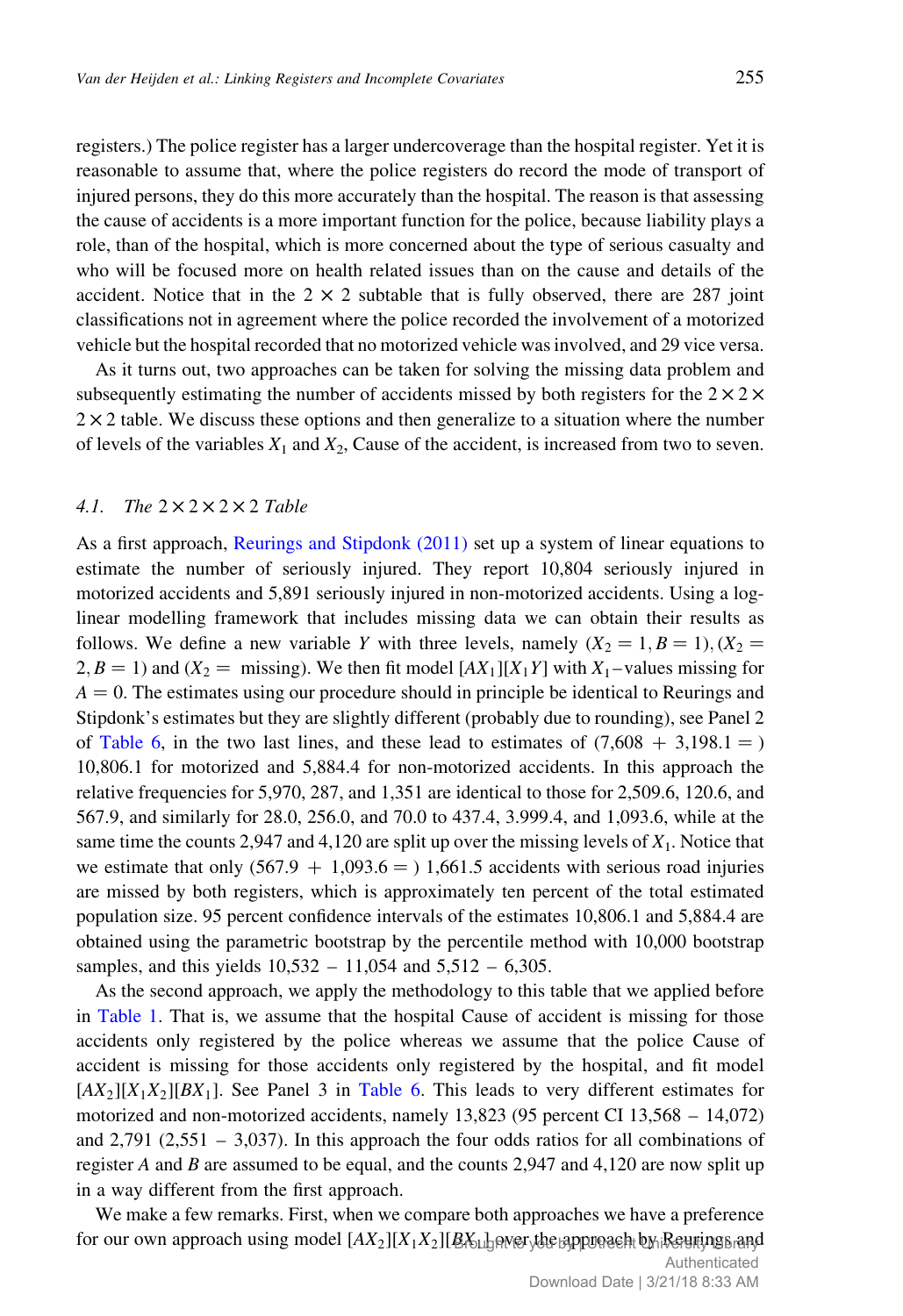Stipdonk using model  $[AX_1][X_1Y]$ . This preference is not based on model fit as both models are saturated and have a perfect fit. Instead we make a judgement based on a professional opinion. We find it is reasonable to assume that, for example, the count 2,947 for which  $X_1$  is missing, should be split over motorized and non-motorized in the same way as when  $X_1$  is not missing. Our approach is plausible, simple and transparent, as in the saturated model we present here the estimates can be found by hand. The plausibility of the approach by Reurings and Stipdonk can be argued, but it is less simple and transparent, as it needs an iterative procedure, and in the next section we will see that it can have numerical problems. We obtain additional support from the model-based bootstrap applied to  $[AX_2][X_1X_2][BX_1]$  which gives smaller confidence intervals  $(14,072 - 13,568 = 504)$ and 486) than the estimates under model  $[AX_1][X_1Y]$  (11,054 – 10,532 = 522 and 793). This strategy is in line with Elliott and Little (2000)'s principles for choosing between saturated models where, after a series of principles fail to distinguish models, then principle 5 suggests using the model that gives estimates with reduced variance.

Second, when we compare our log-linear modelling procedure with the approach by Reurings and Stipdonk of solving a system of linear equations, a number of differences are apparent. Our approach is flexible because extra variables can be incorporated easily. This will in principle also be the case in Reurings and Stipdonk's approach. However, when estimates become unstable due to low observed counts, our approach allows for constraints on the log-linear parameters that can stabilize the model. The modelling approach has the advantage that it always produces maximum likelihood estimates, whereas solving a system of linear equations only leads to maximum likelihood estimates when the estimates are non-negative. Also, we think that the flexibility of our approach is important, because Reurings and Stipdonk (2011) report that they applied the method three times separately, namely for the covariates transport mode (reported here), region and injury severity. This has the drawback that three different estimates of the population size will result. In our methodology it is easy to include all three covariates simultaneously, and this will yield a single total population size that is consistent over the three covariates. It also allows investigation of the relationships between the three covariates.

As a third remark, in situations like this a practical approach is often taken (Reurings and Stipdonk 2011 are a noteworthy exception) when a measure of some variable in register A is considered more trustworthy than a different measure of the same variable in register B, so after linking registers A and B a new, composite variable is created that makes the best of the information. In this new measure we fill in the values of the variable from register A when it is available, we fill in the values of the variable from register B for the observations that were missed by register A, and some ad hoc solution is found for the observations that were missed by both registers. In the approaches presented here, however, for those observations that were missed by register A we translate the values in register B into what would have been found in register A using the subtable of  $A = 1$  and  $B = 1$  to give the structure for those observations only found in register B, 2,947 and 4,120 at the bottom of Panel 1 of Table 1.

Last, notice that the odds ratio in this observed subtable is typically very large (in the upper part of 6 it is almost 200), and in both approaches the odds ratio for the subtable of  $A = 1$  and  $B = 1$  is used to find the estimates in the subtables of  $A = 0$  and  $B = 1$ .

> Brought to you by | Utrecht University Library Authenticated Download Date | 3/21/18 8:33 AM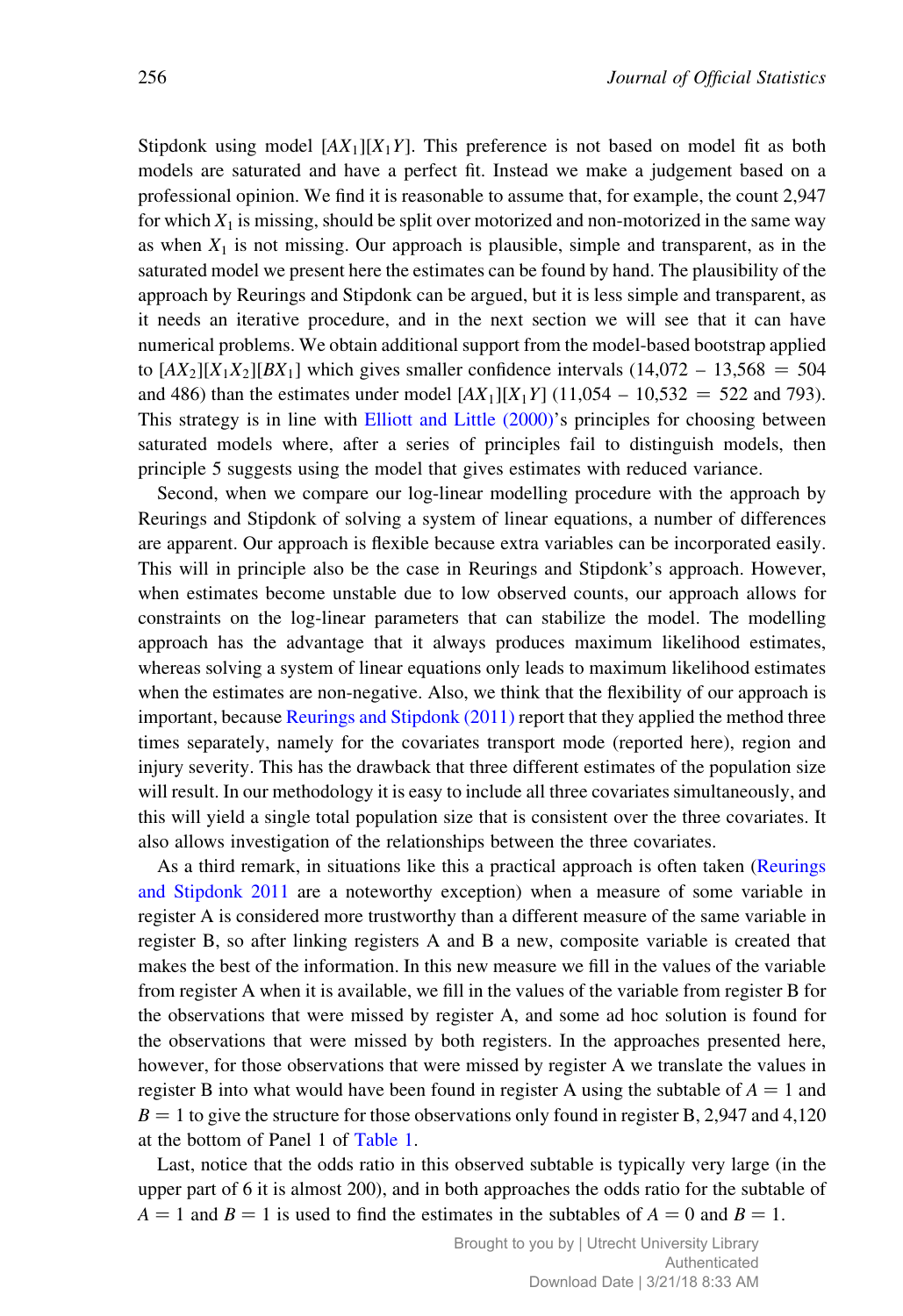## 4.2. The  $2 \times 2 \times 7 \times 7$  Table

The reason that the Ministry asked Van der Heijden for a consultation had to do with a generalization of the method applied by the SWOV Institute for Road Safety Research. See Table 7 taken from Reurings and Bos (2012, 25) where we find for 2010 a much more detailed coding of motorized mode of transport: where in Table 6 this only had one coding, it now has six codings, namely "Sitting in car", "Driving motorbike", "Driving moped", "Bicycles in motorized accident", "Pedestrians in motorized accident", and "Other in motorized accident". Of course, this finer coding into seven levels can be useful for assessing the cause of a rise or decline in accidents. Notice the occasional low off-diagonal counts, that are attractive because they make the data plausible (we do not want "nonmotorized" to be mixed up a lot with "sitting in car". A second difference between the data for the years 2000 and 2010 is that the police registered many fewer accidents: in 2000 the number in the police register was around 7,000 compared with 8,000 missed by the police but found in the hospital registration, but in 2010 these numbers are approximately 3,500 and 14,000. In the same period, the quality of the hospital register went up: in 2000 1,400 accidents were observed by the police but not by the hospital, but in 2010 this was only approximately 400.

The SWOV Institute for Road Safety Research generalized their approach of using a system of linear equations and found unstable estimates for some cells, including estimated counts that were negative. Using log-linear model  $[AX_1][X_1Y]$ , where Y has eight categories, the EM-algorithm also produces unstable results in the sense that convergence is not reached with  $10<sup>6</sup>$  iterations, where in that last iteration two lines of estimates where  $A = 0$  consisted of 0's only. Therefore we will only present results for the approach using model  $[AX_2][X_1X_2][BX_1]$ .

| <i>Observed counts</i> |             |               |             |                |                                        |    |                             |                   |                                |
|------------------------|-------------|---------------|-------------|----------------|----------------------------------------|----|-----------------------------|-------------------|--------------------------------|
|                        |             |               |             | $B=1$<br>$X_2$ |                                        |    |                             | $B=0$<br>$X_2$    |                                |
| $X_1$                  | 1           | $\mathcal{L}$ | 3           | 4              | 5                                      | 6  | 7                           | missing           | Total                          |
| $A=1$                  |             |               |             |                |                                        |    |                             |                   |                                |
| 1. Sitting in car      | 856         | 7             | 12          | 26             | 61                                     | 62 | 18                          | 130               | 1,172                          |
| 2. Driving motorbike   | 3           | 261           | 33          | $\Omega$       | 7                                      | 5  | 2                           | 20                | 331                            |
| 3. Driving moped       | 7           | 83            | 504         | 19             | 8                                      | 60 | 21                          | 47                | 749                            |
| 4. Bicycles in m.a.    | 55          | 2             | 10          | 523            | 38                                     | 29 | 139                         | 96                | 892                            |
| 5. Pedestrians in m.a. | 9           | $\Omega$      | 2           | 11             | 208                                    | 33 | 3                           | 35                | 301                            |
| 6. Other in m.a.       | 20          | 1             | 18          | 4              | 7                                      | 17 | 2                           | 22                | 91                             |
| 7. Non-motorized       | 2           | $\theta$      | $\Omega$    | 9              | 1                                      | 7  | 82                          | 12                | 113                            |
| $A=0$                  |             |               |             |                |                                        |    |                             |                   |                                |
| missing                | 1,100       | 860           | 1,530       | 844            | 482 540                                |    | 8,578                       |                   | 13,934                         |
| Total                  | 2,052 1,214 |               | 2,109 1,436 |                | 812753<br><del>Brought to you by</del> |    | 8,845<br><del>Utrecht</del> | 362<br>University | 17,583<br><del>Library -</del> |

Table 7. Road accidents in the Netherlands in 2010. Data from Reurings and Bos (2012, 25). Motorized vehicle involved  $X<sub>1</sub>$  is only observed in Police register (A) and Motorized vehicle involved  $X<sub>2</sub>$  is only observed in hospital register (B). m.a.  $=$  motorized accident.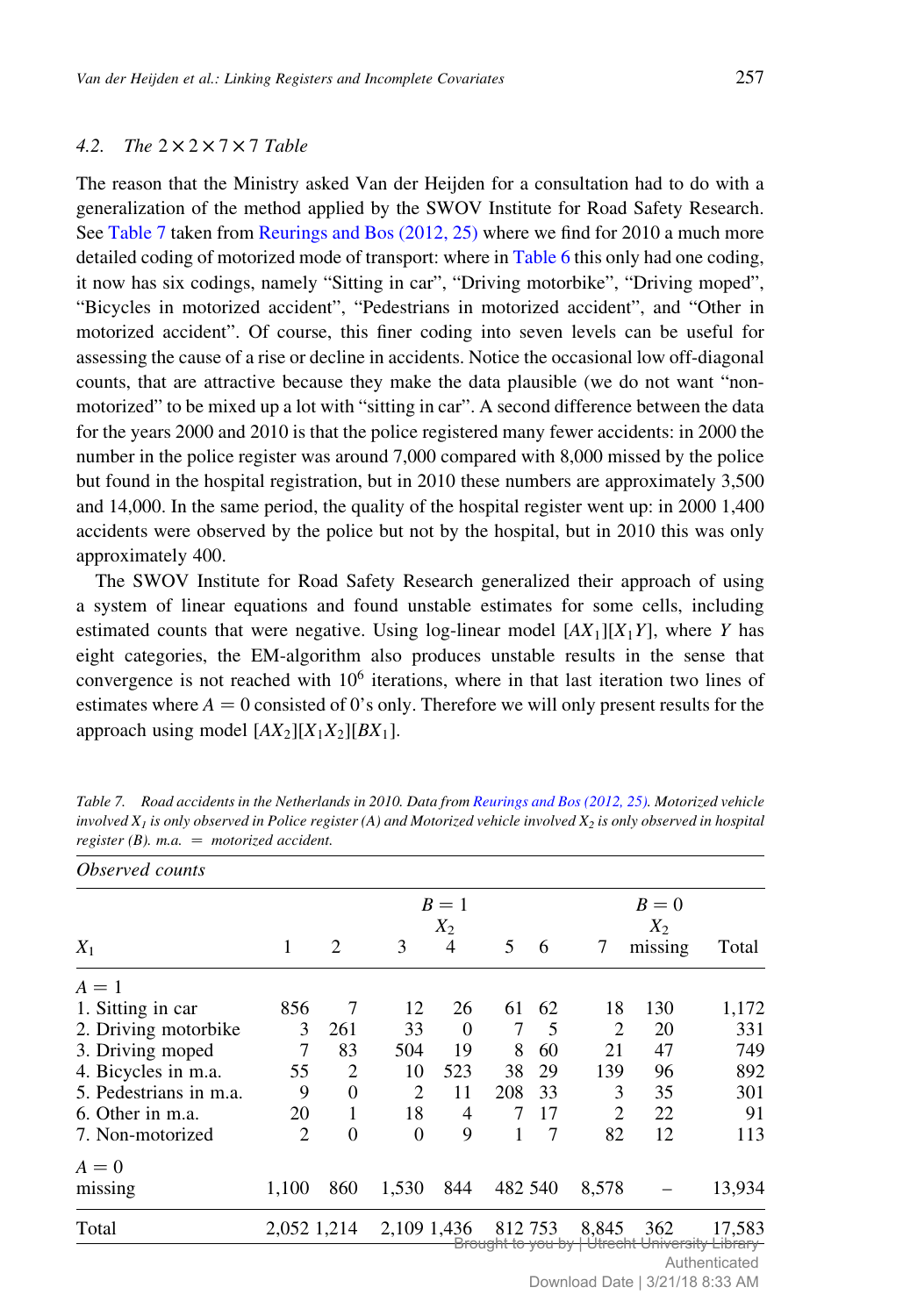|                                                                                                                                                                                                                                                                          |       |                                                       |                                                                                |                                                                                    | $B =$<br>$X_2$                                                        |                                                                                       |                                                                                       |                                                                            |                                                                  |                          |                                                    | $B = 0$<br>$X_2$ |                                                             |                                                                   |                                                                       |                                                 |
|--------------------------------------------------------------------------------------------------------------------------------------------------------------------------------------------------------------------------------------------------------------------------|-------|-------------------------------------------------------|--------------------------------------------------------------------------------|------------------------------------------------------------------------------------|-----------------------------------------------------------------------|---------------------------------------------------------------------------------------|---------------------------------------------------------------------------------------|----------------------------------------------------------------------------|------------------------------------------------------------------|--------------------------|----------------------------------------------------|------------------|-------------------------------------------------------------|-------------------------------------------------------------------|-----------------------------------------------------------------------|-------------------------------------------------|
|                                                                                                                                                                                                                                                                          |       |                                                       | $\frac{1}{2}$                                                                  | 4                                                                                  |                                                                       | $\circ$                                                                               | $\overline{C}$                                                                        | Total                                                                      |                                                                  | $\overline{\mathcal{C}}$ | 3                                                  | 4                |                                                             | $\circ$                                                           | $\overline{a}$                                                        | Total                                           |
| $\frac{1}{4}$                                                                                                                                                                                                                                                            |       |                                                       |                                                                                |                                                                                    |                                                                       |                                                                                       |                                                                                       |                                                                            |                                                                  |                          |                                                    |                  |                                                             |                                                                   |                                                                       |                                                 |
| 1. Sitting in car                                                                                                                                                                                                                                                        | 856.0 |                                                       |                                                                                |                                                                                    |                                                                       |                                                                                       |                                                                                       |                                                                            |                                                                  |                          |                                                    |                  |                                                             |                                                                   |                                                                       |                                                 |
| 2. Driving motorbike                                                                                                                                                                                                                                                     |       |                                                       |                                                                                |                                                                                    |                                                                       |                                                                                       |                                                                                       |                                                                            |                                                                  |                          |                                                    |                  |                                                             |                                                                   |                                                                       |                                                 |
|                                                                                                                                                                                                                                                                          |       |                                                       |                                                                                |                                                                                    |                                                                       |                                                                                       |                                                                                       |                                                                            |                                                                  |                          |                                                    |                  |                                                             |                                                                   |                                                                       |                                                 |
| $\frac{3}{8}$ . Driving moped<br>$\frac{3}{8}$ . Bicycles in m.a.<br>$\frac{2}{3}$ . Pedestrians in m.a.                                                                                                                                                                 | 55.0  | $83.0$<br>$2.0$<br>$1.0$<br>$1.0$                     | $12.0$<br>$33.0$<br>$504.0$<br>$10.0$<br>$18.0$<br>$18.0$                      | $26.0$<br>$0.0$ 0.0<br>$13.0$<br>$11.4$<br>$9.0$<br>$9.0$                          | $61.0$<br>$7.0$<br>$8.0$<br>$8.0$<br>$7.0$<br>$7.0$<br>$7.0$<br>$1.0$ | $620$<br>$600$<br>$600$<br>$600$<br>$600$<br>$600$<br>$700$<br>$700$                  | $\begin{array}{c} 18.0 \\ 2.0 \\ 2.1 \\ 139.0 \\ 139.0 \\ 3.0 \\ 82.0 \\ \end{array}$ | $1,042.0$<br>$311.0$<br>$702.0$<br>$796.0$<br>$266.0$<br>$69.0$<br>$101.0$ | $106.8$<br>$0.3$ 5 $6$ 6 $1$ 4 $0$<br>$0.5$ 6 $1$ 4 $0$<br>$0.5$ |                          | $1.5$<br>$2.7$<br>$3.7$<br>$1.2$<br>$0.5$<br>$0.0$ |                  | $7.6$<br>$0.5$<br>$0.6$<br>$0.4$<br>$0.7$<br>$0.1$<br>$0.1$ | ていれきょうりょう しょうしょう                                                  | $2.2$<br>$2.1$ $4$ $8$ $4$ $9$<br>$1.6$ $8$ $1$ $9$<br>$0.7$<br>$0.7$ |                                                 |
|                                                                                                                                                                                                                                                                          |       |                                                       |                                                                                |                                                                                    |                                                                       |                                                                                       |                                                                                       |                                                                            |                                                                  |                          |                                                    |                  |                                                             |                                                                   |                                                                       |                                                 |
| $\frac{1}{2}$ . Other in m.a.                                                                                                                                                                                                                                            | 20(   |                                                       |                                                                                |                                                                                    |                                                                       |                                                                                       |                                                                                       |                                                                            |                                                                  |                          |                                                    |                  |                                                             |                                                                   |                                                                       |                                                 |
| $\frac{1}{\sqrt{2}}$ . Non-motorized                                                                                                                                                                                                                                     |       |                                                       |                                                                                |                                                                                    |                                                                       |                                                                                       |                                                                                       |                                                                            |                                                                  |                          |                                                    |                  |                                                             |                                                                   |                                                                       |                                                 |
| $\frac{1}{\sqrt{2}}$                                                                                                                                                                                                                                                     |       |                                                       |                                                                                |                                                                                    |                                                                       |                                                                                       |                                                                                       |                                                                            |                                                                  |                          |                                                    |                  |                                                             |                                                                   |                                                                       |                                                 |
|                                                                                                                                                                                                                                                                          | 989.1 |                                                       |                                                                                |                                                                                    |                                                                       |                                                                                       |                                                                                       |                                                                            |                                                                  |                          |                                                    |                  |                                                             |                                                                   |                                                                       |                                                 |
|                                                                                                                                                                                                                                                                          | 3.5   | $\begin{array}{c} 17.0 \\ 634.1 \\ 201.6 \end{array}$ | $\begin{array}{c} 31.7 \\ 87.2 \\ 87.3 \\ 26.4 \\ 75.3 \\ 47.6 \\ \end{array}$ | $\begin{array}{c} 37.1 \\ 0.0 \\ 27.1 \\ 745.6 \\ 15.7 \\ 5.7 \\ 12.8 \end{array}$ | 89.1<br>10.2<br>11.7<br>55.5<br>50.3<br>10.2<br>1.5                   | $\begin{array}{c} 157.2 \\ 12.7 \\ 152.1 \\ 73.5 \\ 83.7 \\ 43.1 \\ 17.7 \end{array}$ | 578.3<br>64.3<br>674.7<br>65.7<br>64.3<br>64.3<br>64.3<br>2.634.4                     | 1,899.5<br>812.0<br>2,407.1<br>5,435.2<br>515.3<br>196.4<br>196.7          | 1<br>23 0 0 1 1 1 0<br>1 0 1 0 1 1 1 0 1                         |                          | $45837520$<br>$4587520$                            | 400807181        |                                                             | $9.8$ $0.2$ $8.9$ $0.5$ $1.7$<br>$0.8$ $0.2$ $0.5$ $0.7$<br>$1.1$ | $72.1$<br>4.1<br>4.52<br>4.52<br>538.6<br>7.0<br>7.13.0<br>7.13.0     | 236.9<br>52.2<br>161.2<br>67.9<br>62.7<br>817.1 |
|                                                                                                                                                                                                                                                                          |       |                                                       |                                                                                |                                                                                    |                                                                       |                                                                                       |                                                                                       |                                                                            |                                                                  |                          |                                                    |                  |                                                             |                                                                   |                                                                       |                                                 |
|                                                                                                                                                                                                                                                                          | 63.6  |                                                       |                                                                                |                                                                                    |                                                                       |                                                                                       |                                                                                       |                                                                            |                                                                  |                          |                                                    |                  |                                                             |                                                                   |                                                                       |                                                 |
|                                                                                                                                                                                                                                                                          | 10.4  |                                                       |                                                                                |                                                                                    |                                                                       |                                                                                       |                                                                                       |                                                                            |                                                                  |                          |                                                    |                  |                                                             |                                                                   |                                                                       |                                                 |
|                                                                                                                                                                                                                                                                          | 23.1  |                                                       |                                                                                |                                                                                    |                                                                       |                                                                                       |                                                                                       |                                                                            |                                                                  |                          |                                                    |                  |                                                             |                                                                   |                                                                       |                                                 |
| $\vec{a}$ . Sitting in car<br>$\vec{a}$ . Driving motorbike<br>$\vec{a}$ . Driving moped<br>$\vec{a}$ . Bicycles in m.a.<br>$\vec{a}$ . Bicycles in m.a.<br>$\vec{a}$ . Bicycles in m.a.<br>$\vec{a}$ . Pedestrians in m.a.<br>$\vec{a}$ . Pedestrians in m.a.<br>$\vec$ | 2.3   |                                                       |                                                                                |                                                                                    |                                                                       |                                                                                       |                                                                                       |                                                                            |                                                                  |                          |                                                    |                  |                                                             |                                                                   |                                                                       |                                                 |

register (A) and Motorized vehicle involved X, is only observed in hospital register (B). Fitted values (rounded) Table 8. Motorized vehicle involved X1 is only observed in Police register (A) and Motorized vehicle involved X2 is only observed in hospital register (B). Fitted values (rounded) Table 8. Motorized vehicle involved  $X_i$  is only observed in Police.

brary Authenticated Download Date | 3/21/18 8:33 AM

258 Journal of Official Statistics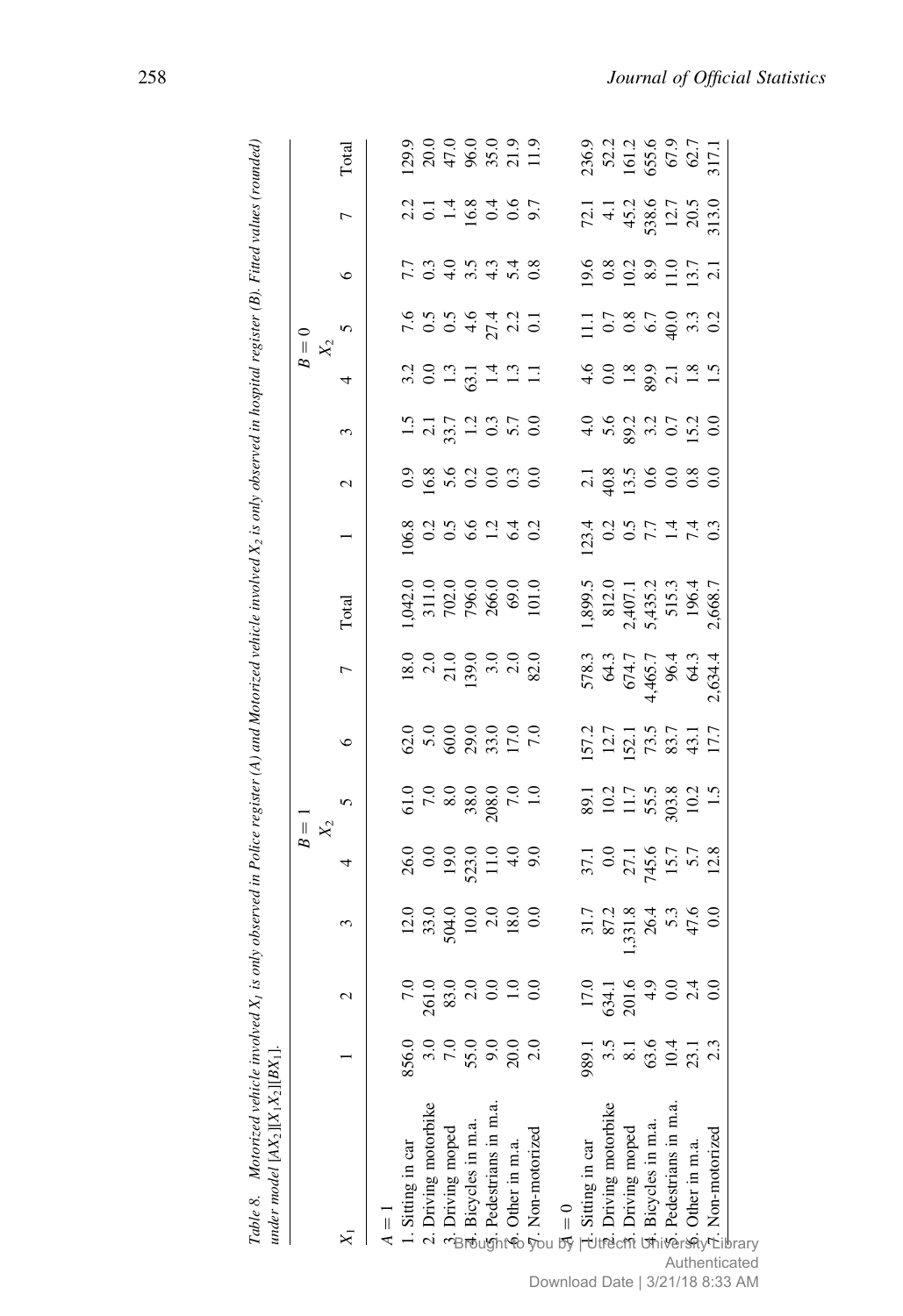|                        | Mean    | 2.5 percent | Median  | 97.5 percent |
|------------------------|---------|-------------|---------|--------------|
| 1. Sitting in car      | 3,307.1 | 2.997.9     | 3,300.6 | 3,644.9      |
| 2. Driving motorbike   | 1,195.0 | 1,071.2     | 1,190.8 | 1,336.8      |
| 3. Driving moped       | 3,317.2 | 2,996.6     | 3,312.6 | 3,657.6      |
| 4. Bicycles in m.a.    | 6,981.8 | 6,382.4     | 6,980.5 | 7,583.1      |
| 5. Pedestrians in m.a. | 884.7   | 749.4       | 881.0   | 1,046.1      |
| 6. Other in m.a.       | 350.8   | 238.4       | 344.3   | 498.9        |
| 7. Non-motorized       | 3,099.3 | 2,565.1     | 3,094.4 | 3,646.8      |
|                        |         |             |         |              |

Table 9. Parametric bootstrap point estimates of causes according to the police, with 95 percent confidence interval (percentile method) and median, under model  $[AX_2][X_1X_2][BX_1]$ .

The estimates under model  $[AX_2][X_1X_2][BX_1]$  can be found in Table 8. In order to investigate the stability of the estimates we used a parametric bootstrap. The results are reported in Table 9. The seven estimated total numbers of severely injured are rather stable.

We conclude that, where classification by mode of transport in 2000 was stable, the refined classification of "motorized" into six categories in 2010 is usable for policy purpose when model  $[AX_2][X_1X_2][BX_1]$  is applied.

### 5. Discussion

In this article we have presented a methodological framework that may be useful for the production of official statistics based on linked registers where additional categorical auxiliary variables are available. The methodology has potential for simultaneously solving the problems of undercoverage and of missing covariate values for those persons who are missed in some or all of the registers. This corresponds to solving the missing data problem for the grey bitmap and white parts in Figure 1.

### 5.1. Extensions

The EM-algorithm can also be used to solve the problem of missing data in covariates that are incompletely measured. There are many reasons why such data may be missing, including administrative errors or lags in recording data. If there is only a single register this is a simple missing data problem, but in the case of more than one register the extra information can help to complete these variables. The software we employ, the CATprocedure in R, is able to handle this problem (Meng and Rubin 1991; Schafer 1997a,b).

Multiple imputation provides an alternative method for dealing with missing values in covariates. It was used, next to EM, by Gerritse et al. (2015a) and they argue that in their example, multiple imputation is more flexible. Their point is that in Table 3 the persons in the two cells labelled missing are most similar to persons not in the population register, and imputing from this subpopulation is easily accomplished using multiple imputation. But this approach is separate from the estimation of the unobserved part of the population, and does not benefit from the integrated way of dealing with these two issues.

Multiple imputation is however more natural in the case of continuous covariates, as used in Zwane and Van der Heijden (2008). Further research into the benefits of improving estimation using continuous covariates is also desirable you by retreen eval vetsategy do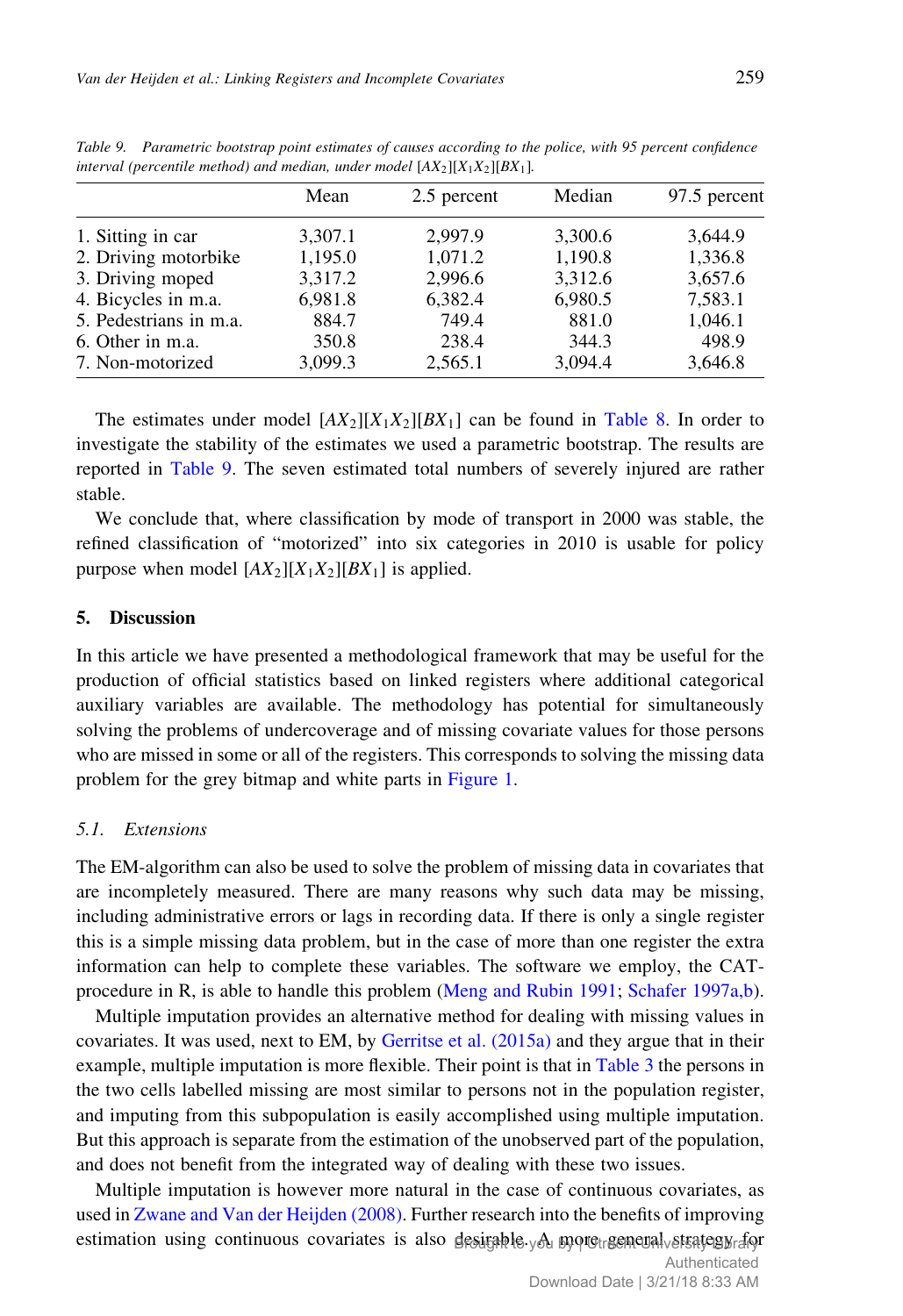official statistics from linked registers which includes options for using categorical and continuous auxiliary variables in the estimation could then emerge, and an important element of that would be to have more examples of the usefulness of the approaches presented in this article.

If the framework is used to produce register based official statistics in a complex system with many registers, then it is more challenging to devise a procedure which ensures consistency between different outputs. Unless all the registers are linked, using the EM approach for different groups of registers using the same covariates, as would be likely in the case for age and gender, would lead to inconsistent outcomes. It is an open research question of how to build in this consistency.

The approaches presented here deal only with the problem of undercoverage. However, many registers also contain overcoverage, and this can have an effect on the undercoverage estimation by increasing the number of records to be linked. This will generally inflate population size estimates by inflating the number of records appearing in only one register, though it could have the opposite effect if the overcovered records appear in both registers. Zhang (2015) provides a framework for models to deal with overcoverage error, but it is important to have at least one source that does not suffer from overcoverage in order to make a suitable adjustment. More work is needed on how the estimation of undercoverage and overcoverage can be integrated into a set of procedures which can be applied in a wide range of situations including the production of official statistics.

## 5.2. Conclusion

The simulation studies show that, in comparison with the classical method where those partially observed covariates are ignored, the EM approach performs slightly better when the underlying MAR assumption and the conditional independence assumption for inclusion in the registers is met. When these assumptions are violated, both models can be severely biased.

In the last example in this article we showed how this missing data approach can be applied to the situation where a covariate of interest is measured in both registers.

Theoretically, the methodology can also be used when the number of covariates is large, where stability can be improved by making some of the covariates passive (compare Van der Heijden et al. 2012). In this instance there is little practical experience and we hope that this methodology will be used more so that the practical benefits become clearer.

## 6. References

- Alho, J.M. 1990. "Logistic Regression in Capture-Recapture Models." Biometrics 46(3): 623–635. Doi: <http://dx.doi.org/10.2307/2532083>.
- Baker, S.G. 1990. "A Simple EM Algorithm for Capture-Recapture Data with Categorical Covariates (with discussion)." Biometrics 46: 1193–1197. Doi: [http://dx.doi.org/10.](http://dx.doi.org/10.2307/2532461) [2307/2532461.](http://dx.doi.org/10.2307/2532461)
- Bell, W.R. 1993. "Using Information from Demographic Analysis in Post-Enumeration Survey Estimation." Journal of the American Statistical Association 88(423): 1106-1118. Doi: http://dx.doi.org/10.230742209805by | Utrecht University Library

Authenticated Download Date | 3/21/18 8:33 AM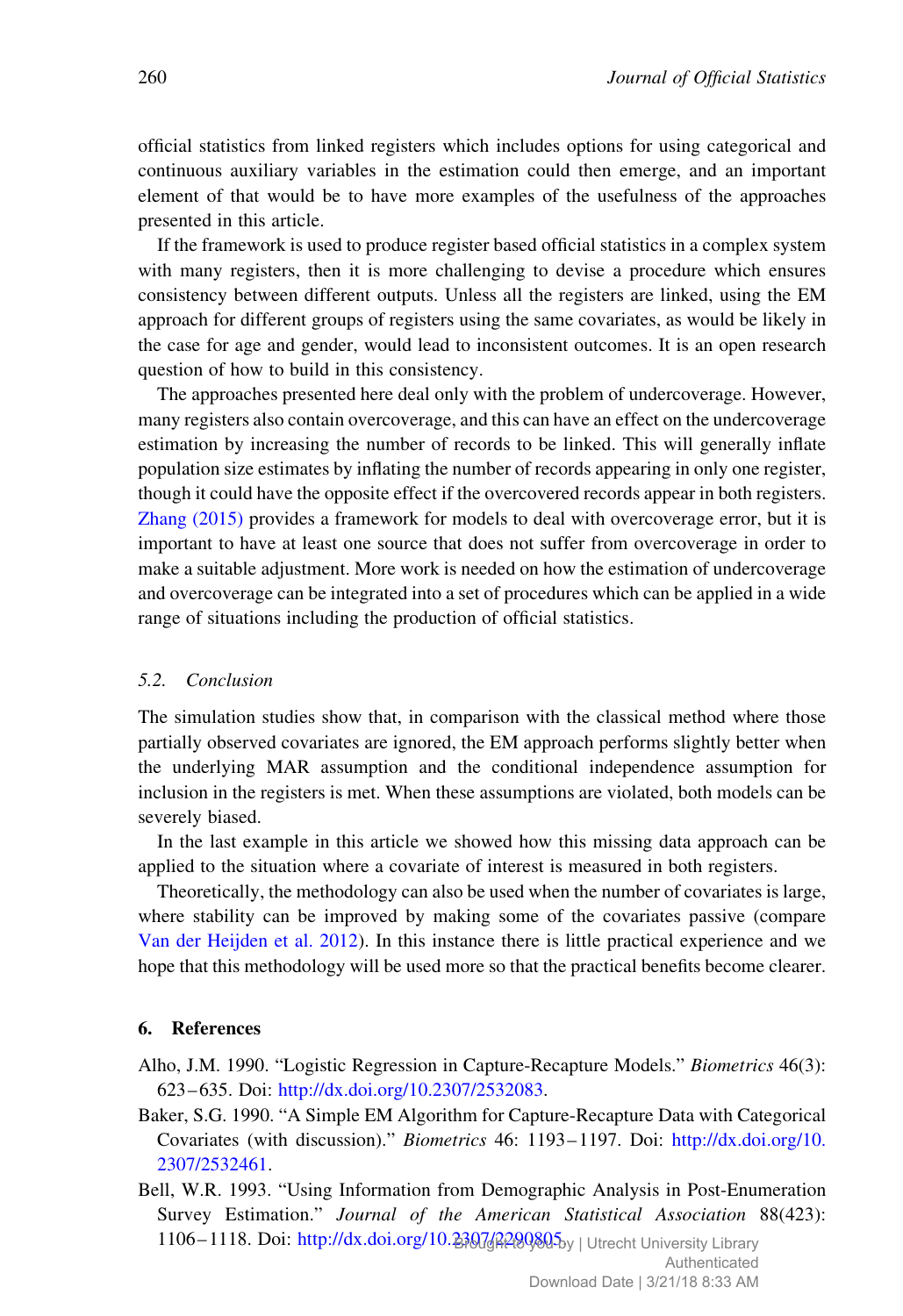- Bishop, Y.M.M., S.E. Fienberg, and P.W. Holland. 1975. Discrete Multivariate Analysis, Theory and Practice. New York: McGraw-Hill. Doi: [http://dx.doi.org/10.1007/](http://dx.doi.org/10.1007/978-0-387-72806-3) [978-0-387-72806-3.](http://dx.doi.org/10.1007/978-0-387-72806-3)
- Brown, J., O. Abbott, and I. Diamond. 2006. "Dependence in the 2001 One-Number Census Project." Journal of the Royal Statistical Society: Series A (Statistics in Society) 169: 883–902. Doi: [http://dx.doi.org/10.1111/j.1467-985X.2006.00431.x.](http://dx.doi.org/10.1111/j.1467-985X.2006.00431.x)
- Brown, J., O. Abbott, and P.A. Smith. 2011. "Design of the 2001 and 2011 Census Coverage Surveys for England and Wales." Journal of the Royal Statistical Society: Series A (Statistics in Society) 174(4): 881–906. Doi: [http://dx.doi.org/10.1111/j.](http://dx.doi.org/10.1111/j.1467-985X.2011.00697.x) [1467-985X.2011.00697.x.](http://dx.doi.org/10.1111/j.1467-985X.2011.00697.x)
- Brown, J.J., I.D. Diamond, R.L. Chambers, L.J. Buckner, and A.D. Teague. 1999. "A Methodological Strategy for a One-Number Census in the UK." Journal of the Royal Statistical Society: Series A (Statistics in Society) 162(2): 247–267. Doi: [http://dx.doi.](http://dx.doi.org/10.1111/1467-985X.00133) [org/10.1111/1467-985X.00133.](http://dx.doi.org/10.1111/1467-985X.00133)
- Buckland, S. and P. Garthwire. 1991. "Quantifying Precision of Mark-Recapture Estimates Using the Bootstrap and Related Methods." Biometrics 47: 255–268. Doi: [http://dx.doi.org/10.2307/2532510.](http://dx.doi.org/10.2307/2532510)
- Chao, A., P. Tsay, S. Lin, W. Shau, and D. Chao. 2001. "The Applications of Capture-Recapture Models to Epidemiological Data." Statistics in Medicine 20: 3123–3157. Doi: [http://dx.doi.org/10.1002/sim.996.](http://dx.doi.org/10.1002/sim.996)
- Darroch, J., S. Fienberg, G. Glonek, and B. Junker. 1993. "A Three-Sample Multiple-Recapture Approach to Census Population Estimation with Heterogeneous Catchability." Journal of the American Statistical Association 88: 1137–1148. Doi: [http://dx.](http://dx.doi.org/10.2307/2290811) [doi.org/10.2307/2290811](http://dx.doi.org/10.2307/2290811).
- Elliott, M.R. and R.J.A. Little. 2000. "A Bayesian Approach to Combining Information from a Census, a Coverage Measurement Survey, and Demographic Analysis." Journal of the American Statistical Association 95: 351–362. Doi: [http://dx.doi.org/10.1080/](http://dx.doi.org/10.1080/01621459.2000.10474205) [01621459.2000.10474205](http://dx.doi.org/10.1080/01621459.2000.10474205).
- Fienberg, S., M. Johnson, and B. Junker. 1999. "Classical Multilevel and Bayesian Approaches to Population Size Estimation Using Multiple Lists." Journal of the Royal Statistical Society: Series A 162: 383–406. Doi: [http://dx.doi.org/10.1111/1467-985X.](http://dx.doi.org/10.1111/1467-985X.00143) [00143.](http://dx.doi.org/10.1111/1467-985X.00143)
- Gerritse, S.C. 2016. "An Application of Population Size Estimation to Official Statistics. Sensitivity of Model Assumptions and the Effect of Implied Coverage." Utrecht University (dissertation), Utrecht, 2016. Available at: [https://dspace.library.uu.nl/](https://dspace.library.uu.nl/handle/1874/337476) [handle/1874/337476](https://dspace.library.uu.nl/handle/1874/337476) (accessed February 1, 2018).
- Gerritse, S.C., B.F.M. Bakker, and P.G.M. van der Heijden. 2015a. "Different Methods to Complete Datasets Used for Capture-Recapure Estimation: Estimating the Number of Usual Residents in the Netherlands." Statistical Journal of IAOS 31: 613–627. Doi: [http://dx.doi.org/10.3233/SJI-150938.](http://dx.doi.org/10.3233/SJI-150938)
- Gerritse, S.C., P.G.M. van der Heijden, and B.F.M. Bakker. 2015b. "Sensitivity of Population Size Estimation for Violating Parametric Assumptions in Loglinear Models." Journal of Official Statistics 31: 357–379. Doi: [http://dx.doi.org/10.1515/](http://dx.doi.org/10.1515/jos-2015-0022) [jos-2015-0022.](http://dx.doi.org/10.1515/jos-2015-0022) Brought to you by | Utrecht University Library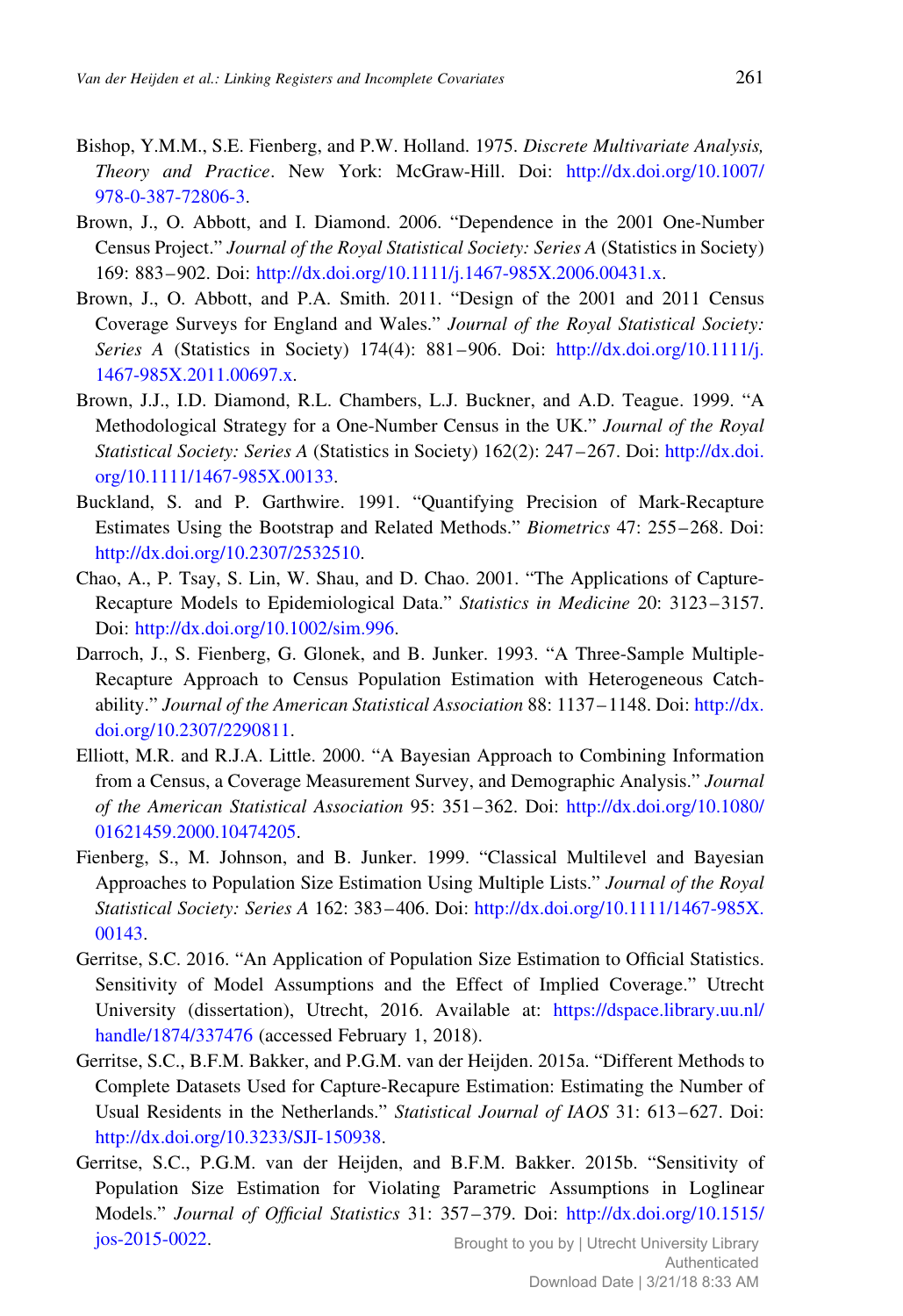- Griffin, R.A. 2014. "Potential Uses of Administrative Records for Triple System Modeling for Estimation of Census Coverage Error in 2020." Journal of Official Statistics 30: 177–189. Doi: <http://dx.doi.org/10.2478/jos-2014-0012>.
- Héraud-Bousquet, V., F. Lot, M. Esvan, F. Cazein, C. Laurent, J. Warszawski, and A. Gallay. 2012. "A Three-Source Capture-Recapture Estimate of the Number of New HIV Diagnoses in Children in France from 2003–2006 with Multiple Imputation of a Variable of Heterogeneous Catchability." BMC infectious diseases 12(1) : 1. Doi: [http://](http://dx.doi.org/10.1186/1471-2334-12-251) [dx.doi.org/10.1186/1471-2334-12-251.](http://dx.doi.org/10.1186/1471-2334-12-251)
- Huggins, R.M. 1989. "On the Statistical Analysis of Capture Experiments." Biometrika 76(1): 133–140. Doi: <http://dx.doi.org/10.1093/biomet/76.1.133>.
- International Working Group for Disease Monitoring and Forecasting. 1995. "Capture-Recapture and Multiple Record Systems Estimation. Part I. History and Theoretical Development." American Journal of Epidemiology 142: 1047–1058. Doi: [http://dx.doi.](http://dx.doi.org/10.1093/oxfordjournals.aje.a117558) [org/10.1093/oxfordjournals.aje.a117558](http://dx.doi.org/10.1093/oxfordjournals.aje.a117558).
- Madigan, D. and J.C. York. 1997. "Bayesian Methods for Estimation of the Size of a Closed Population." Biometrika 84: 19–31. Doi: [http://dx.doi.org/10.1093/biomet/84.1.19.](http://dx.doi.org/10.1093/biomet/84.1.19)
- Meng, X.L. and D.B. Rubin. 1991. "IPF for Contingency Tables with Missing Data via the ECM Algorithm." In Proceedings of the Statistical Computing Section of the American Statistical Association, 244–247. Washington D.C.: American Statistical Association.
- Pelle, E., D.J. Hessen, and P.G.M. van der Heijden. 2016. "A Log-Linear Multidimensional Rasch Model for Capture-Recapture." Statistics in Medicine 35: 622–634. Doi: [http://dx.doi.org/10.1002/sim.6741.](http://dx.doi.org/10.1002/sim.6741)
- Pollock, K.H. 2002. "The Use of Auxiliary Variables in Capture-Recapture Modelling: an Overview." Journal of Applied Statistics 29: 85–102. Doi: [http://dx.doi.org/10.1080/](http://dx.doi.org/10.1080/02664760120108430) [02664760120108430.](http://dx.doi.org/10.1080/02664760120108430)
- Reurings, M.C.B. and N.M. Bos. 2012. "Ernstig Verkeersgewonden in de Periode 2009 en 2010. Update van de Cijfers." Stichting Wetenschappelijk Onderzoek Verkeersveiligheid SWOV, ref.; R-2012-7, Leidschendam, 2012. Available at: [https://www.](https://www.narcis.nl/publication/RecordID/oai:library.swov.nl:129380) [narcis.nl/publication/RecordID/oai:library.swov.nl:129380](https://www.narcis.nl/publication/RecordID/oai:library.swov.nl:129380).
- Reurings, M.C. and H.L. Stipdonk. 2011. "Estimating the Number of Serious Road Injuries in the Netherlands." Annals of Epidemiology 21(9): 648–653. Doi: [http://dx.](http://dx.doi.org/10.1016/j.annepidem.2011.05.007) [doi.org/10.1016/j.annepidem.2011.05.007](http://dx.doi.org/10.1016/j.annepidem.2011.05.007).
- Schafer, J. 1997a. Analysis of Incomplete Multivariate Data. New York: Chapman & Hall/CRC.
- Schafer, J. 1997b. Imputation of Missing Covariates under a General Linear Mixed Model. PennState University, Department of Statistics.
- Sutherland, J.M., C.J. Schwarz, and L.-P. Rivest. 2007. "Multilist Population Estimation with Incomplete and Partial stratification." Biometrics 63: 910-916. Doi: [http://dx.doi.](http://dx.doi.org/10.1111/j.1541-0420.2007.00767.x) [org/10.1111/j.1541-0420.2007.00767.x](http://dx.doi.org/10.1111/j.1541-0420.2007.00767.x).
- Tilling, K. and J.A.C. Sterne. 1999. "Capture-Recapture Models Including Covariate Effects." American Journal of Epidemiology 149(4): 392–400. Doi: [http://dx.doi.org/](http://dx.doi.org/10.1093/oxfordjournals.aje.a009825) [10.1093/oxfordjournals.aje.a009825](http://dx.doi.org/10.1093/oxfordjournals.aje.a009825).
- Van der Heijden, P.G.M., E. Zwane, and D. Hessen. 2009. "Structurally Missing Data Problems in Multiple List Capture-Recapture Data." Advances in Statistical Analysis 93: 5–21. Doi: http://dx.doi.org/10.1007/§]@1&270087008&At University Library